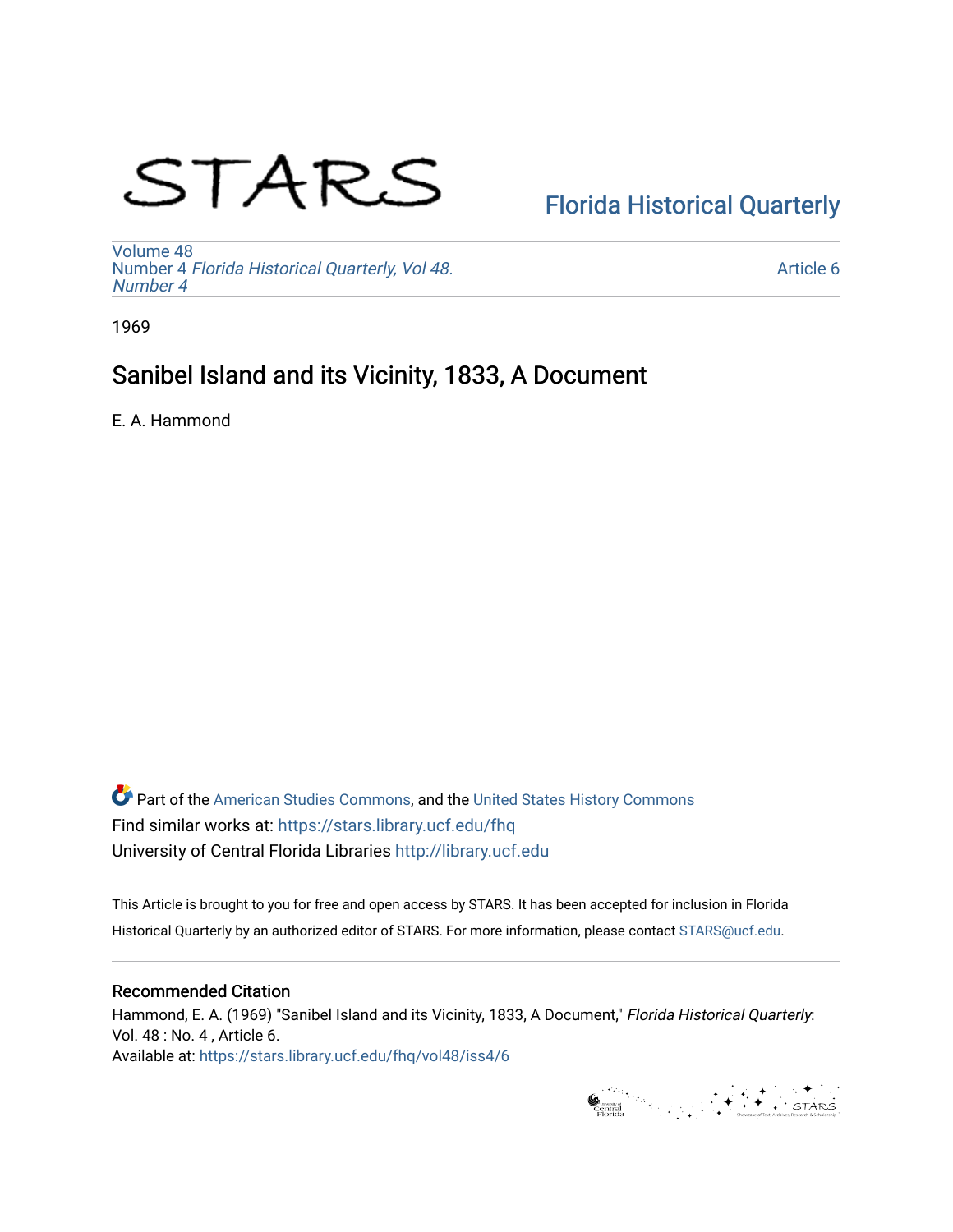# SANIBEL ISLAND AND ITS VICINITY, 1833, A DOCUMENT

*edited by* E. A. HAMMOND \*

THE GULF COAST lying south of Charlotte Harbor was slow to yield to the advances of the white man's culture. Its conyield to the advances of the white man's culture. Its contours are irregular, broken by hundreds of indentations and held together by congeries of islands and keys almost too numerous to be charted and labeled. Only in recent years have surveyors and cartographers been able to map the area with reliable accuracy and correct some of the errors resulting from the incomplete observations of the early explorers. A confusion of geographical designation continues to plague the modern historian. Rivers noted by earlier writers appear now to have been mere inlets, while certain keys have lost their Spanish nomenclature or have had their features altered by the hurricanes of the past century and a half.  $\frac{1}{1}$  Historical records are not abundant.

When Florida became an American territory in 1821 the greater part of its southwest coast lay within the bounds of the Alagon grant, the uncertain title to which had been transferred by the Duke of Alagon to Richard S. Hackley, an American consul in Cadiz.<sup>2</sup> After Spain regained Florida in 1783, and

[ 392 ]

Mr. Hammond is professor of history and social sciences at the University of Florida. He acknowledges his indebtedness to Sam Bailey of Tampa, a native of Sanibel, who described for him the Sanibel of his own childhood. He discussed the changes of recent years and acted as a guide through the length and breadth of this still-lovely island.

<sup>1.</sup> The problem may be seen by comparing the map of Florida in John Lee Williams, *The Territory of Florida* (New York, 1837; facsimile edition, Gainesville, 1962), with a recent Florida map.

<sup>2.</sup> Richard S. Hackley, of Richmond, Virginia, was a consul in Spain at the time of the negotiations which led to the cession. The transaction between him and the Duke of Alagon had not been legally concluded when Florida was transferred, a circumstance which beclouded his claim to the grant. See *Titles and Legal Opinions Thereon, of Lands, in East Florida, Belonging to Richard S. Hackley, Esq.* (Brooklyn, 1822). The eastern boundaries of the grant were vaguely set forth, but that of the north was placed at the Amanina River (Withlacoochee) while the southern limit was the Hijuelos River. The latter has ceased to exist, but early maps show it entering the Gulf of Mexico at Pavilion Key, or a few miles south of the modem town of Everglades.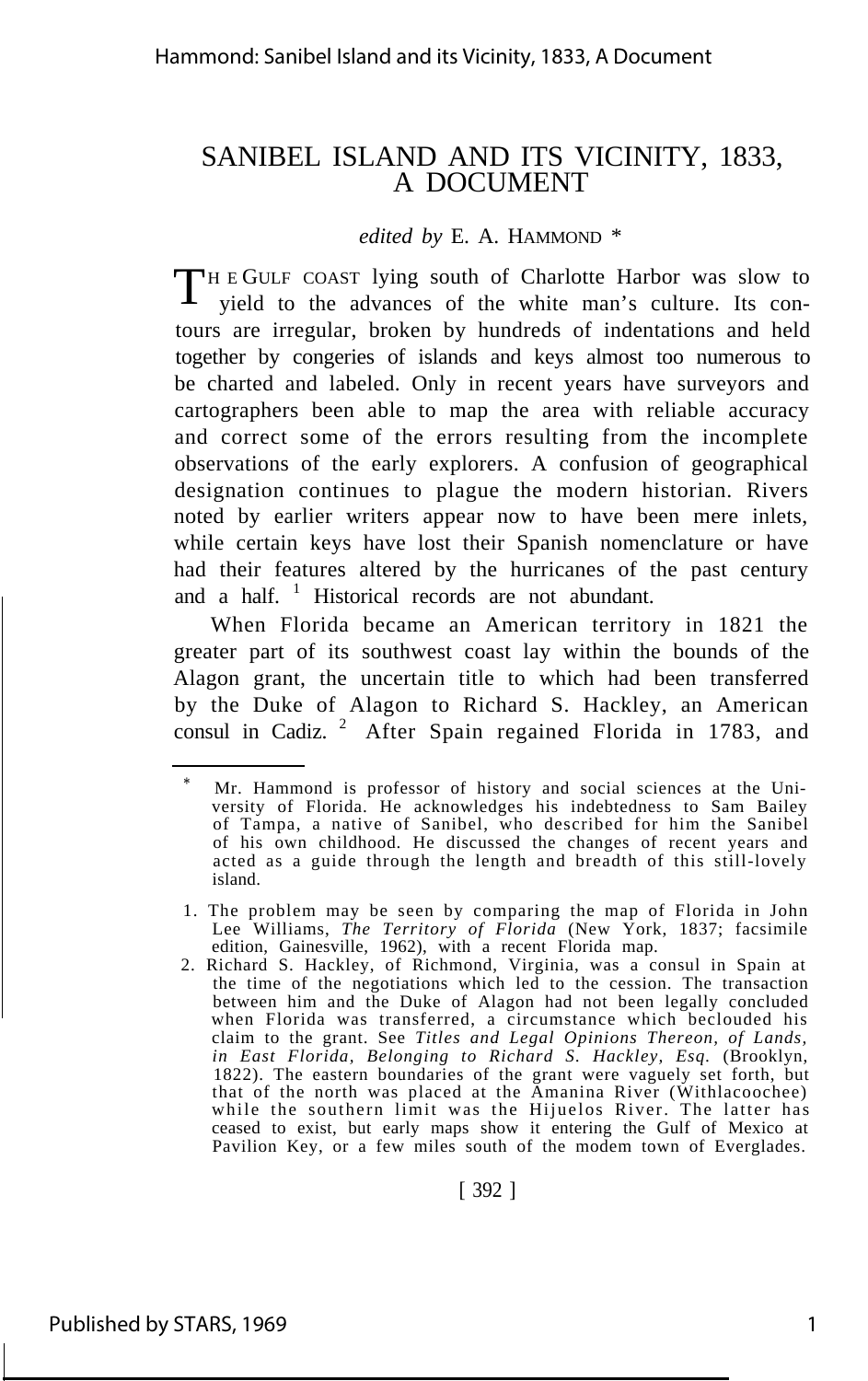possibly earlier, Spanish fishermen had established *ranchos* at advantageous locations within the grant. With the aid of Indian helpers, they shipped cured fish to Cuba, and engaged in smallscale farming.  $3$  They were about the only inhabitants of the coastal area. When Key West Customs Collector William A. Whitehead inspected these settlements in 1831, he found in the vicinity of Charlotte Harbor four such establishments whose total population he estimated at upwards of 300. $4$  In the meantime, some of the islands and inlets had become haunts and havens for pirates preying on the shipping of the Florida Straits.

In 1831 Richard Hackley, eager for profit from his dubious investment, succeeded in selling an option on an undesignated portion of the grant to a New York group calling itself the Florida Peninsular Land Company.<sup>5</sup> Ignoring the fact that title to the land was still in question, Colonel George W. Murray, a company representative, left New York on May 18, 1832, charged with the responsibility of exploring the "coast and rivers of the Gulf" and selecting a favorable location for permanent settlement. <sup>6</sup> He arrived in Key West aboard the brig, *Tallahassee,* on June 8. <sup>7</sup> Purchasing a sloop, the *Associate,* and accompanied by William R. Hackley (brother of Richard), P. B. Prior, and Captain William Bunce, commander of the *Associate,* and a five-man crew, he set out on June 27 to explore the Gulf coast. <sup>8</sup>

The party moved more or less directly to the vicinity of San Carlos Bay into whose waters the Caloosahatchee River flows. Only brief parts of their journals have survived, but it seems certain than Sanibel Island immediately attracted their attention and that their explorations extended at least to the areas bordering the lower Caloosahatchee. By mid-August the party had

8. Williams, *Territory of Florida,* 289.

<sup>3.</sup> Dorothy Dodd, "Captain Bunce's Tampa Bay Fisheries," *Florida Historical Quarterly,* XXV (January 1947), 246-56; *House Documents,* 22nd Cong., 1st Sess., No. 220, pp. 1-3. *Ibid.* Years later, Whitehead, then living in New Jersey, wrote his

<sup>4.</sup> reminiscences of those early days in Key West. These recollections, prepared with the prompting of long-preserved notes and journals, were published in the Key West *Key of the Gulf* in 1877. See Thelma Peters (ed.), "William Adee Whitehead's Reminiscences of Key West," *Tequesta,* XXV, 3-42.

<sup>5</sup> . Williams, *Territory of Florida,* 301.

<sup>6</sup> . *Ibid.* 289.

<sup>7</sup> . *Ibid.* The *Key West Gazette,* June 13, 1832, records the arrival date as June 9 and lists G. W. Murray of New York as a passenger.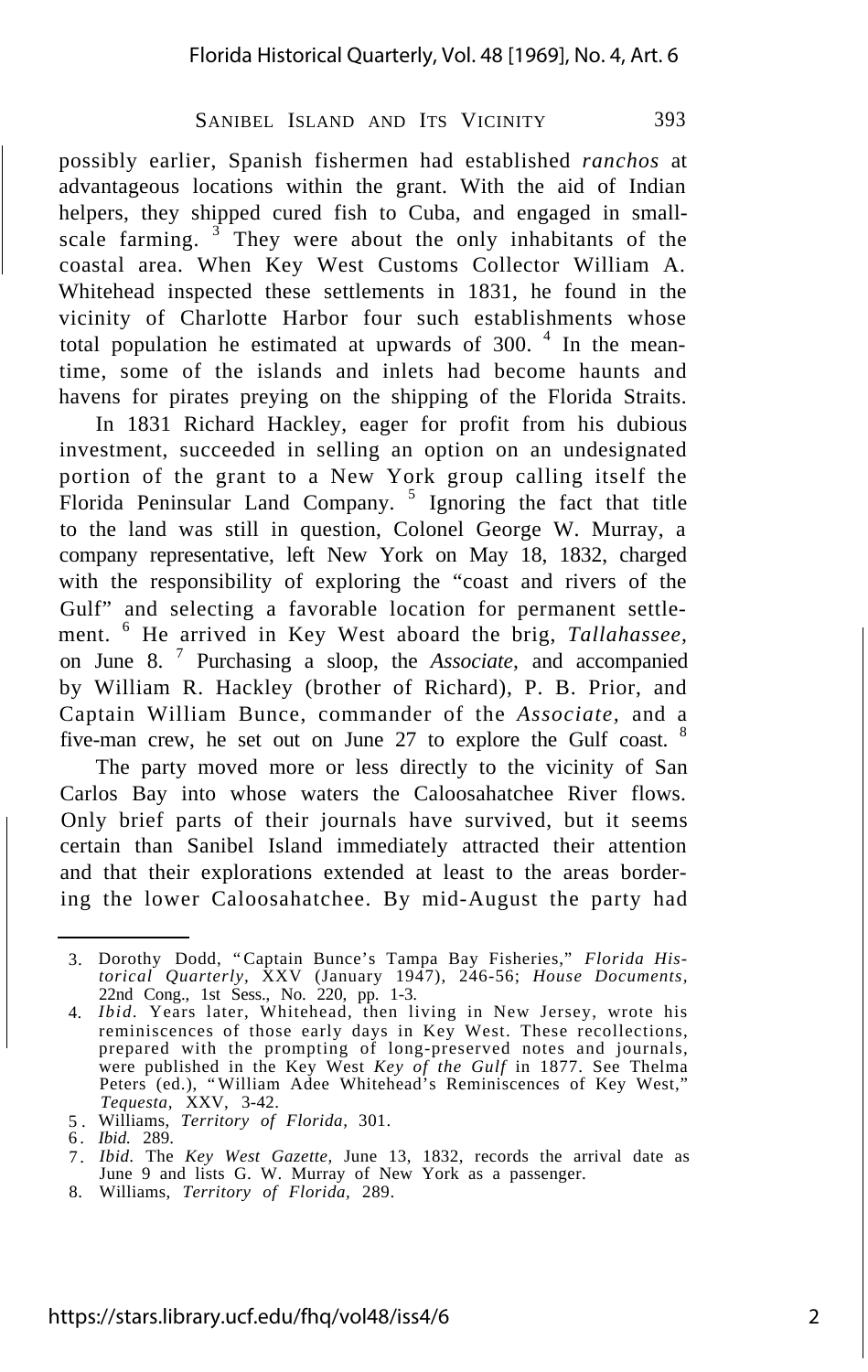returned to Key West for refitting and fresh supplies. On August 28 they sailed north again to resume their investigations which would take them as far as Tampa Bay by mid-July 1833. Their journals  $9$  indicate that in late September (1832) they made a more thorough survey of Sanibel, noting its favorable harbor and its generally healthful appearance. By the end of the year Sanibel Island had been selected as the most promising site for a settlement, plans for a town at the eastern tip of the island had been laid, and a supplemental agricultural operation for the lower Caloosahatchee area was projected. Spanish and Indian laborers were set to work building a cluster of palmetto houses to accommodate the first contingent of settlers expected to arrive in the coming winter.

Dr. Benjamin B. Strobel, a Key West physician and newspaper editor and a man of burning curiosity about all matters relating to Florida, was keenly aware of the Sanibel project. He had ceased publication of the *Key West Gazette* with the September 5, 1832 issue and had returned shortly afterwards to his native Charleston. <sup>10</sup> About November 10 he made a voyage to New York, presumably for the purpose of discussing with the land company officials his interest in their Florida enterprise.<sup>11</sup>

<sup>9.</sup> Only fragments of these journals have survived, and these were the portions which Williams included in his *Territory of Florida,* 289-300. It seems certain that the Gulf coast portions of Williams' map of Florida were produced from drafts provided by Murray and his associates.

<sup>10.</sup> In the final issue of the *Key West Gazette,* Strobel published his farewell to the people of Key West. He departed the island about mid-October, arriving in Charleston on October 23 with his wife and two children. *Charleston Courier,* October 24, 1832.

<sup>11.</sup> C. L. Bachman and J. B. Haskell, *John Bachman* (Charleston, 1888), 106. A letter, John Bachman to J. J. Audubon, hated Charleston] November 11, 1832, contains the following: "Dr. Strobel sailed yesterday for New York, where he will remain three weeks and afterwards settle on the Sinebal Island, Florida. He has been industrious in bringing me out a box of birds, skinned by himself." It thus appears that even before Strobel's departure from Key West he was expecting to join the Sanibel settlers. It is of interest also that Strobel had greeted the Murray exploring party upon their first return to Key West from Sanibel in August 1832. In a letter addressed to the editor of the *Charleston Courier,* dated at Key West, September 2, 1832, Strobel provided a description of Sanibel and vicinity from information obtained from the explorers. This was published by the *Courier* on October 19, 1832, and reprinted by newspapers throughout the country. Bachman's letter furnishes the only clue that Strobel actually intended to settle at Sanibel.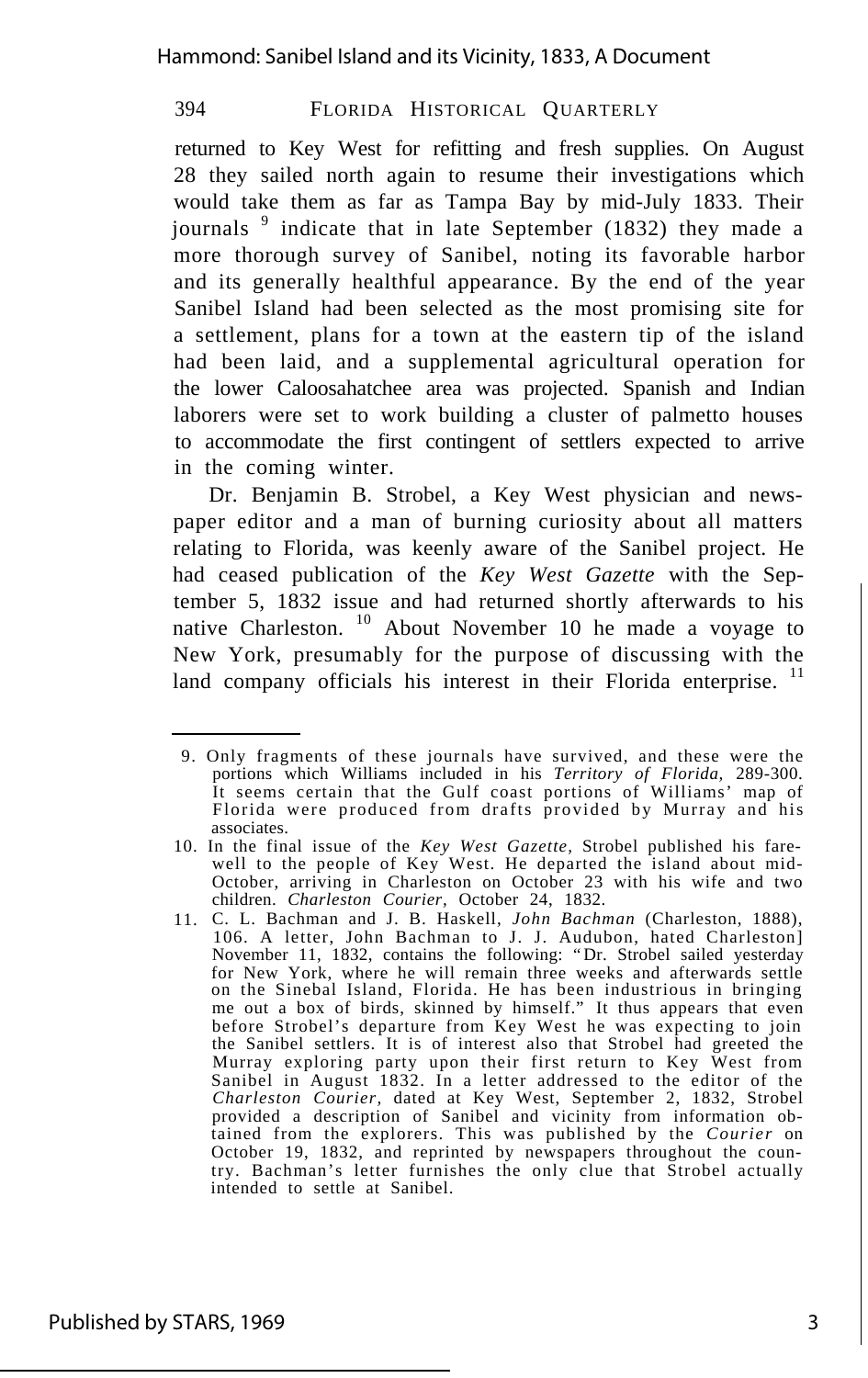He returned to Charleston on Christmas Day. <sup>12</sup> There is preserved in the fragmentary correspondence of Dr. John Bachman, famous Charleston churchman and naturalist, a letter of January 30, 1833 to John J. Audubon. After some remarks on matters of mutual interest, chiefly birds, Bachman wrote: "Dr. Strobel has gone to Sinebal *[sic.]* . . . a portion of Florida where you have never been." <sup>13</sup> From Strobel's own account he seems to have arrived in Key West about January 10 to await the arrival of the ship transporting the settlers from New York to Sanibel.

It is difficult to determine Strobel's precise expectations with regard to the Sanibel settlement. Perhaps he was employed by the company as consultant, or possibly he intended to settle there as physician to the group. Whatever his plans, he was standing by somewhat impatiently when the schooner *Olynthus,* bringing the settlers from New York, arrived in Key West about the first of February. There he joined the group when it left for Sanibel. It is not clear how long he remained on the island, but it was probably no longer than two weeks. He was again in Key West in late March; on March 23 he fought a duel with D. C. Pinkham, who was fatally wounded in the encounter. <sup>14</sup> Possibly this unfortunate event made it necessary for Strobel to abandon the Sanibel settlement to escape prosecution. By mid-April he had returned to Charleston where he resumed his medical practice.<sup>15</sup>

Strobel's account of Sanibel and vicinity is the earliest detailed description of the area.<sup>16</sup> He was a tireless explorer and a

<sup>12.</sup> *Charleston Courier,* December 27, 1832.

<sup>13.</sup> 14. Bachman and Haskell, *John Bachman,* 125. William A. Whitehead, in his "Reminiscences," has cast a very unfavorable light on Strobel with respect to his role in this duel. This is probably somewhat unfair and is partially explained by the fact that the victim of Strobel's bullet was Whitehead's assistant in the customs office at Key West. He pictures Strobel's departure from Key West aboard the revenue cutter, Crawford, as virtually the flight of a criminal, pointing out that Captain Day of the cutter was a close friend of Strobel, standing ready to transport the doctor back to Charleston. See Peters, "William Adee Whitehead's Reminiscences," 27-28. The *Charleston Courier,* April 10, 1833, contains an account of the duel.

<sup>15.</sup> "Minutes of the Medical Society of South Carolina," July 24, 1833, show Strobel active in the affairs of the Society. The Medical Society minute books are in Library of the Medical Society of South Carolina, Charleston.

<sup>16.</sup> None of the earlier commentaries - Charles B. Vignoles, James Grant Forbes, and Bernard Romans - makes more than passing mention of Sanibel. John Lee Williams' remarks are more extensive, but they do not provide a full account of the area; furthermore, they were not published until 1837. Although Whitehead made a journey into the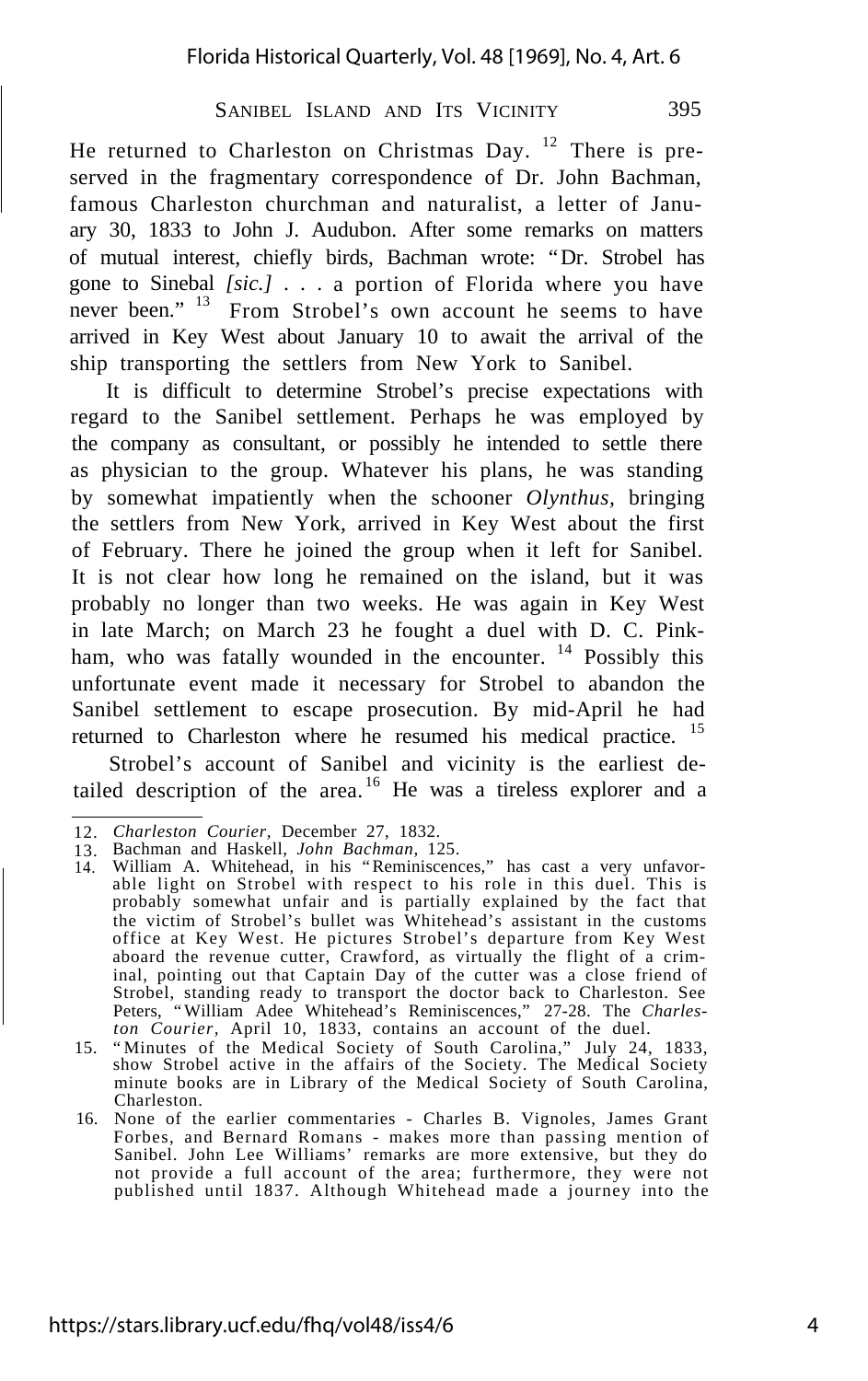Hammond: Sanibel Island and its Vicinity, 1833, A Document

396 FLORIDA HISTORICAL QUARTERLY

fine amateur naturalist, having learned much through his association with Dr. Bachman and Mr. Audubon. Both animal and plant life fascinated him, as did topography and weather; nor did he overlook agricultural potential. Strobel presented the following document to the *Charleston Evening Post* soon after his return to the city. It was published serially between July 17 and July 23, 1833, each installment bearing only the signature, "S."

## SANYBEL ISLAND AND ITS VICINITY<sup>17</sup> No. I

Mr. Editor - As many inquiries have been made respecting the prospects of a Colony about to be established near Charlotte Harbor, in Florida. I take the liberty of handing you the following account of that place and its prospects.

A company was formed in New York about two years since, for the purpose of making a settlement in the Southern part of Florida. A kind of stock was created, consisting of fifty shares, each share to contain about 1800 acres of land. The shares were originally sold for \$500 each. Mr. Hackley, the proprietor, from whom the land was purchased originally, gave the company the privilege of selecting any location between Cape Romain and Tampa Bay.  $^{18}$  An Agent  $^{19}$  was sent out by the Company to survey the land, who fixed on Sanybel Island, as the site for a Town and a position on the Sanybel River,  $20$  as a suitable place for planting. Upon a subsequent inspection the position on the River was not considered to hold out all the advantages which were possessed by other locations, could they be obtained. The original tract of land was therefore abandoned as not coming up to the expectation of all the parties concerned, and permission has been granted by Mr. Hackley to the Company, enabling

Charlotte Harbor area in November 1831, his account omits mention of Sanibel and Captiva. He does describe the fisheries which he inspected and leaves a charming vignette of "old man Caldez," the patriarch of Caldez Island (present-day Useppa), whose hospitality Strobel also enjoyed. See Peters, "Whitehead," 34-38.

<sup>17.</sup> This title does not appear in the first installment, although it does appear in the four subsequent ones.

<sup>18.</sup> Cape Romain, or Roman, or possibly Romano, is still a landmark on the Gulf coast. It lies some six miles south of present-day Collier City.

<sup>19.</sup> Colonel George W. Murray.

<sup>20.</sup> Caloosahatchee River, frequently designated in earlier times as the Sanibel.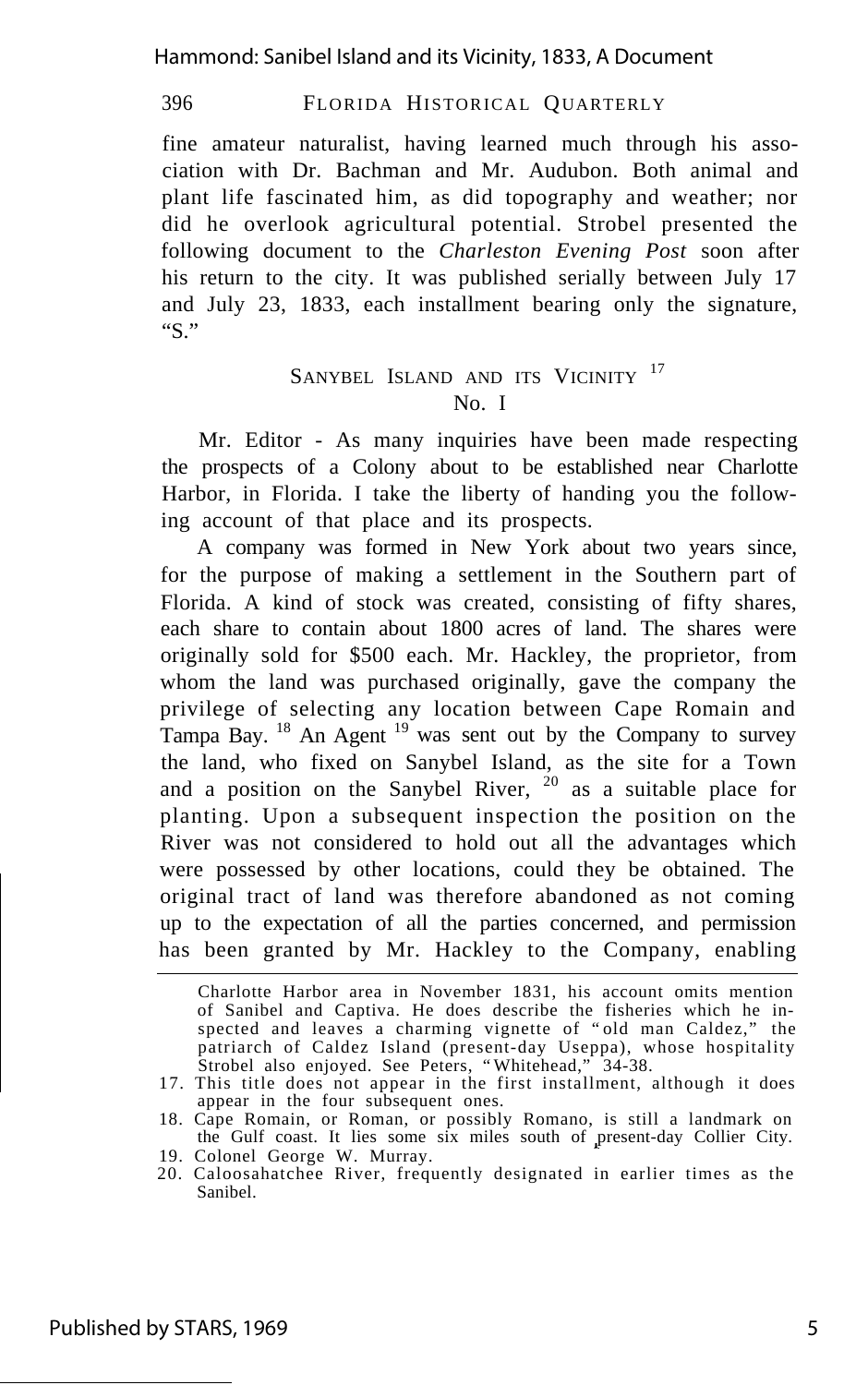them to fix upon any other part of the main land, which they may hereafter select. I will therefore say nothing in reference to this portion of the Company's grant, until they shall have made their new selection. Should they succeed in obtaining good land, convenient to Sanybel Island, there is no doubt that Sanybel will in a short time become a flourishing town. In order that the public may be in possession of correct information, I proceed at once to a brief narrative of a Voyage to Sanybel Island and its vicinity.

Sometime about the 1st of February last, the schooner Olynthus, from New York, arrived at Key West, with settlers on board for Sanybel Island. I had been for three weeks awaiting her arrival, in order to go over with her. There were twenty or thirty persons on board, and several ladies bound for the settlement. We left Key West at 10 o'clock, A.M. and passed through the North West Passage, with a fine breeze blowing. The sloop Associate, a small vessel purchased by the Company, for exploring, was directed to follow us. After a beautiful run during that day and night, we found ourselves ashore on a bank about 8 miles from Sanybel Island, at 3 o'clock in the morning. This mishap was occasioned by the carelessness of a seaman who gave wrong soundings. There we lay thumping for several hours the sea occasionally sweeping our decks, then the sloop Associate hove in sight, and came to our relief. I will not attempt to describe the confusion of the gentlemen, or the alarm and dismay of the ladies, as the heavy seas came sweeping in through our "stern ports." Nor will I undertake to pourtray *[sic.]* their joy, when the sloop Associate ran down, and anchoring under the lee of the bank on which we had grounded, sent a boat on board of us. As many as could conveniently get on board, embarked at once in the sloop, and started for Sanybel Island, leaving the schooner to await the rising tide, when it was expected she would get off.

We arrived at the Island about 8 o'clock in the morning. On landing we were assailed by immense swarms of flees *[sic],* whose company we could well have dispensed with. These vile insects were brought to the island by a parcel of Spaniards and Indians, who had been employed by the Company to build several palmetto houses. Our things were got ashore as soon as possible, a fire was kindled on the beach, and a boat dispatched

Ì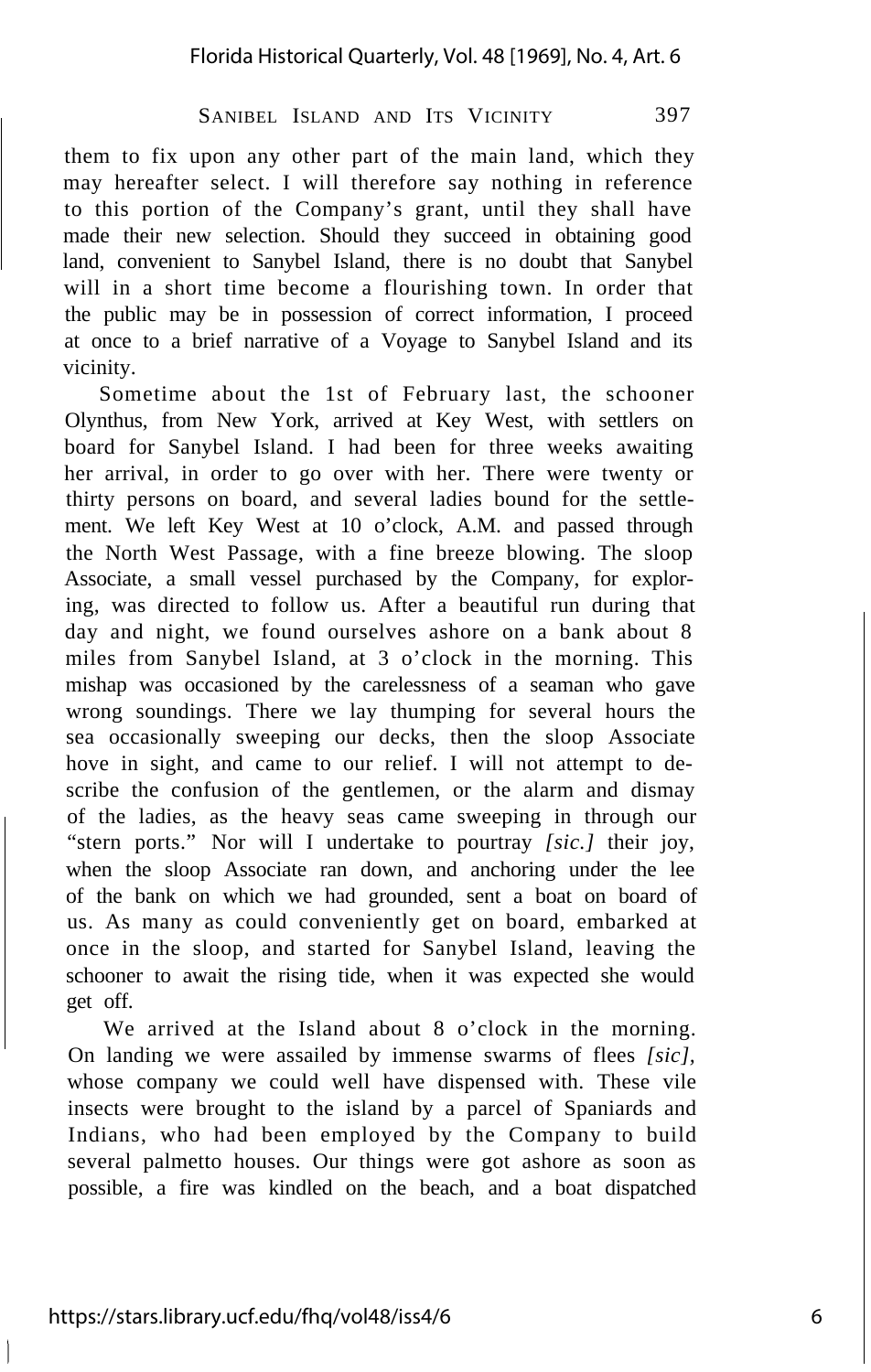in search of fish and oysters. About 9 o'clock, the schr. Olynthus (having got off) came into harbor, with all sail set, and colors flying.-By this event we gained a considerable accession to our numbers. The boat sent off, returned in a short time, when having cooked the fish and oysters, and prepared some hot coffee, we sat down in the grass and made a delightful breakfast. Breakfast being finished, which by the by, was a long and hearty meal, we went to work. Most of the day was spent in getting our things ashore, and preparing our lodgings, &c. Five palmetto houses had been erected at the expense of the Company, for our accommodation. About twenty of us, ladies and gentlemen, took quarters in the best house that night, "our lodging was on the cold ground." I spread my Buffalo skin, and lit my segar; the rest of the party having made their beds, we all lay down, and indulged in merriment "at the day's disaster. We were comfortable, cheerful and happy, even in a cottage. We had not, however, lain long, before we heard the distant roll of thunder, which approached us rapidly. In a very short space of time, the heavy cloud which accompanied it, was overhead, and burst upon us in a deluge of rain. Now came the sport! In building our houses, the Indians had neglected to raise the floor above the surrounding grounds; in consequence of which, thirty or forty beautiful little streams of water, came rushing through our lodging, with a delightful murmuring noise. In a few minutes we were all afloat, our bed room being converted into a complete lake. Every man and woman was obliged to "take up his, or her bed and walk," in search of a dry place. In the mean time a small canal was dug through the house, from door to door, so as to drain off the water. The shower did not last long, "the waters subsided," tranquility was restored, we took our former positions, and slept soundly until the following morning.

I rose early, took my gun, and strolled out, to see the Island. I followed a fresh water branch, <sup>21</sup> which run up the Island, for several miles, and succeeded in bringing home eighteen "blue winged teal." I cannot but smile whenever I think of this days hunt. I had no dog, and was compelled to bring out the ducks

<sup>21.</sup> Traces of this stream may still be seen, although drainage projects and surface alterations have reduced it to a trickle. Earlier maps show its eastern extremity originating about a mile from the lighthouse at Point Ybel.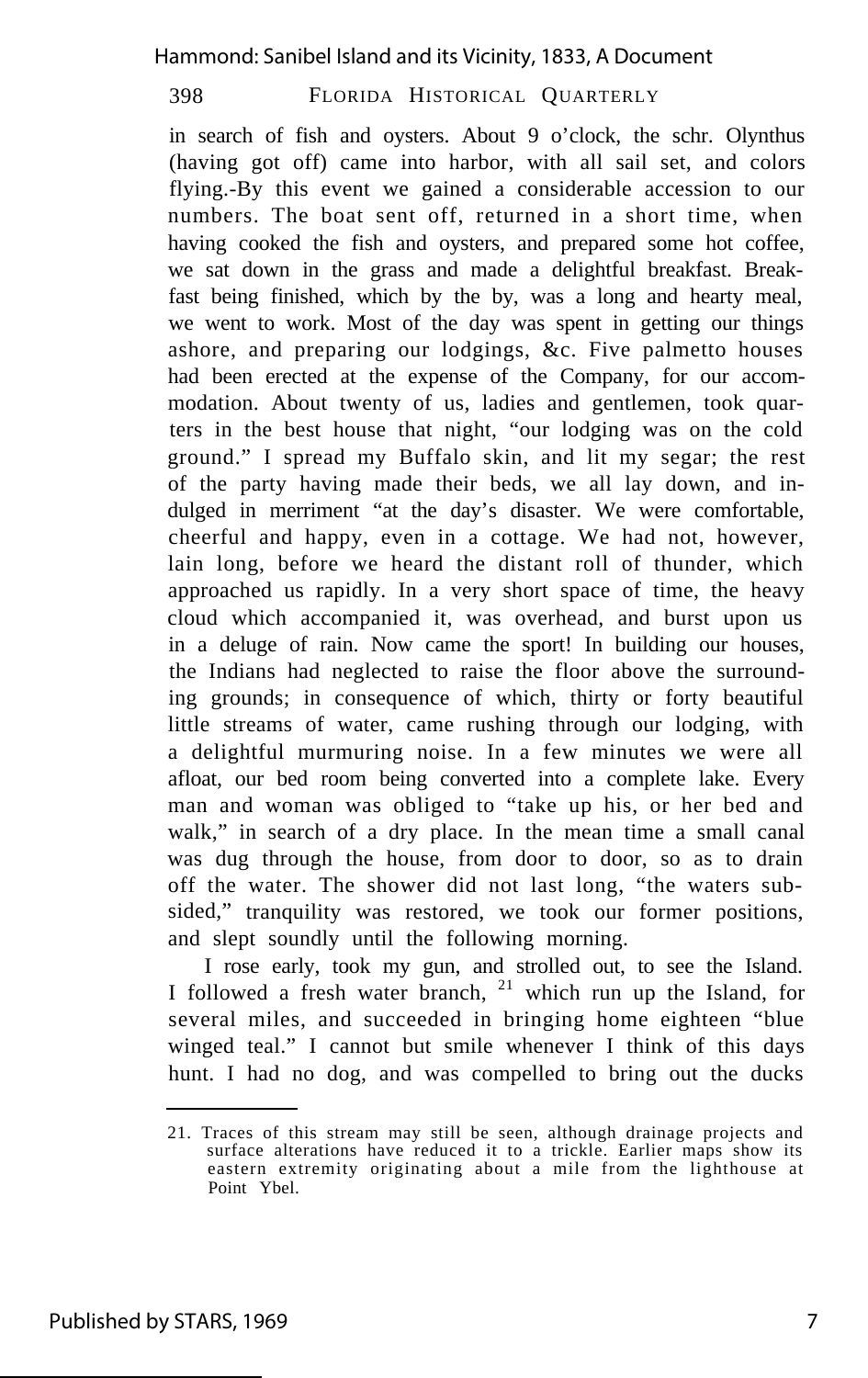myself. There was at this time from 12 to 18 inches water, and several feet of soft mud in the branch. I frequently sunk so deep in the mud, that I was obliged to crawl out on all fours. The last time I went in, I happened to get on top of an old Alligator which was lying on the bottom, he flirted, floundered, and cleared himself. From that day, I gave up playing my own dog, particularly in fresh water, and where I was likely to meet with Alligators.

#### No. II

Our first week was spent in exploring Sanybel Island. The following is the result of the investigation. The island is from 12 to 15 miles long, and from  $1\frac{1}{2}$  to 2 miles broad. <sup>22</sup> On the south side is a beautiful sea beach, extending the whole length of the Island. Great quantities of elegant shells are washed ashore on this beach, by every unusual swell of the sea. It is a beautiful place for children to run about, in the cool of the evening, or for persons to ride upon. The north side of the island is six or eight feet above the level of the bay; the beach being narrow, and a complete wall formed within fifteen or twenty feet of the water's edge, by banks of shell, which have been piled for centuries by the sea. The shore is entirely divested of Mangrove trees, except, very inconsiderable portion of the western extremity of the island. The land is level, and I think sufficiently high, to prevent the sea from rising over it. The island is not well wooded, the growth near the water is the black mangrove, a hard wood, well adapted for boat timber, and excellent fire wood. The centre of the island may be called an immense plain, or prairie, covered with various grasses, some of which are suitable for grazing. The plain is so level that you may stand in a given spot and see for miles,  $23$  there being nothing to interrupt the vision, except the cabbage palmetto trees, which are scattered at wide intervals throughout the prarie. *[sic.]* The soil is of two qualities, one suited to the cultivation of sea island cotton, the other to the culture of provisions, fruit, &c. There are a number of ridges running for miles parallel to each other in the longitudi-

<sup>22.</sup> This is fairly accurate estimate of the dimensions.

<sup>23.</sup> According to Sam Bailey this is not the case today. Numerous plantings, especially of the Australian pine, over the last seventy-five years have obstructed the view from almost any spot on the island.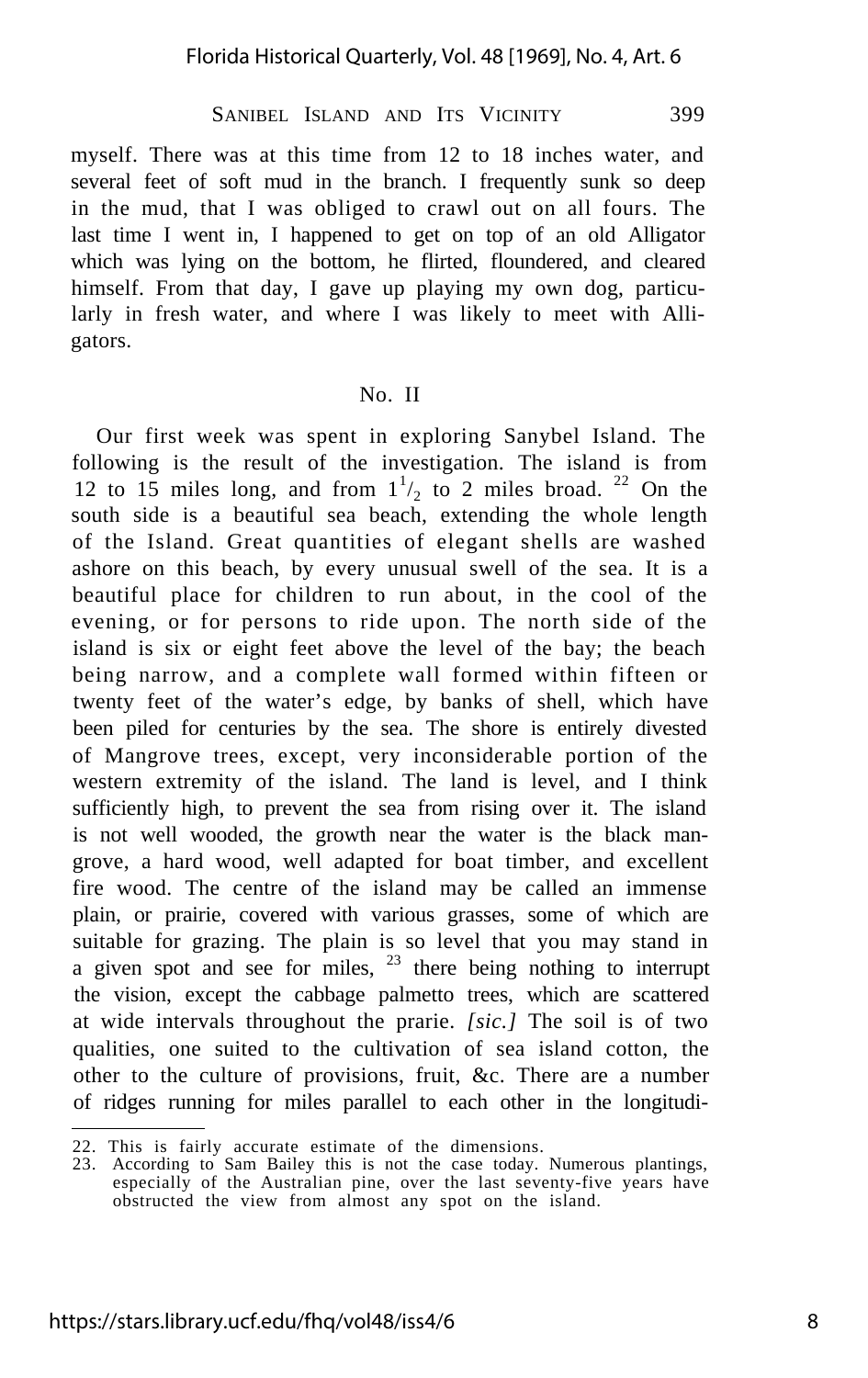nal direction of the island, consisting of a light soil, with an admixture of shell, partially decomposed, which, I think, would grow fine sea island cottons; whilst the vallies lying between these ridges, contain a rich, moist, black alluvial soil, upon which good crops of provisions might be raised, and the tropical fruits successfully cultivated. The soil is based on deposits of shell and a concrete, formed of shell partially decomposed. I have been told, that this is as good a foundation as could be required, equal, if not superior, to any kind of marle.

The next thing which I will consider, is the harbor of Sanybel.<sup>24</sup> I have no hesitation in pronouncing it the handsomest bay I have ever seen. It is about three miles across, nearly circular in form, bounded on the north and west by the main land of Florida, and protected on the south, east and west, by the islands of Sanybel, Captive  $25$  and Pine. The entrance or channell way into the harbor, will admit vessels drawing twelve or fourteen feet water; whilst Charlotte harbor proper, with which the harbor of Sanybel is directly connected, may be navigated with steam boats for 40 or 50 miles. Sanybel on the north side may be approached very near, there being a fine cove and bold water.

A few remarks in regard to the climate of Sanybel. We arrived as has already been stated, early in the month of February, our thermometer stood at 70 to 75, most of the time; on one occasion after a north west blow of three days duration, it was down, as low as 50 just before daybreak. It rose, however, to 65, before the sun was an hour high. Perhaps, after all, the best mode of judging of climate, is by observing the condition of plants. In the months of Feb'y and March, I saw the Cotton tree in blossom and in pod; several species of Convolvolus, or Morning glory, and the Mimosa Farnesiana, or Poppinac tree in "full bearing," this latter plant is beyond a doubt indigenous to the island. If these plants, many of which are exceedingly delicate, and incapable of resisting the action of cold, continue in blossom from year to year, and at all seasons, we have but little to apprehend from frost. All the tropical plants may therefore be cultivated without

<sup>24.</sup> Most visitors would agree with Strobel that the bay and harbor are indeed beautiful. The harbor is that portion of the north side of the island, near the eastern tip. It lies principally on the eastern side of the present-day approach of the bridge to Sanibel. Its depth appears to be little changed since Strobel first saw it.

<sup>25.</sup> Modern Captiva.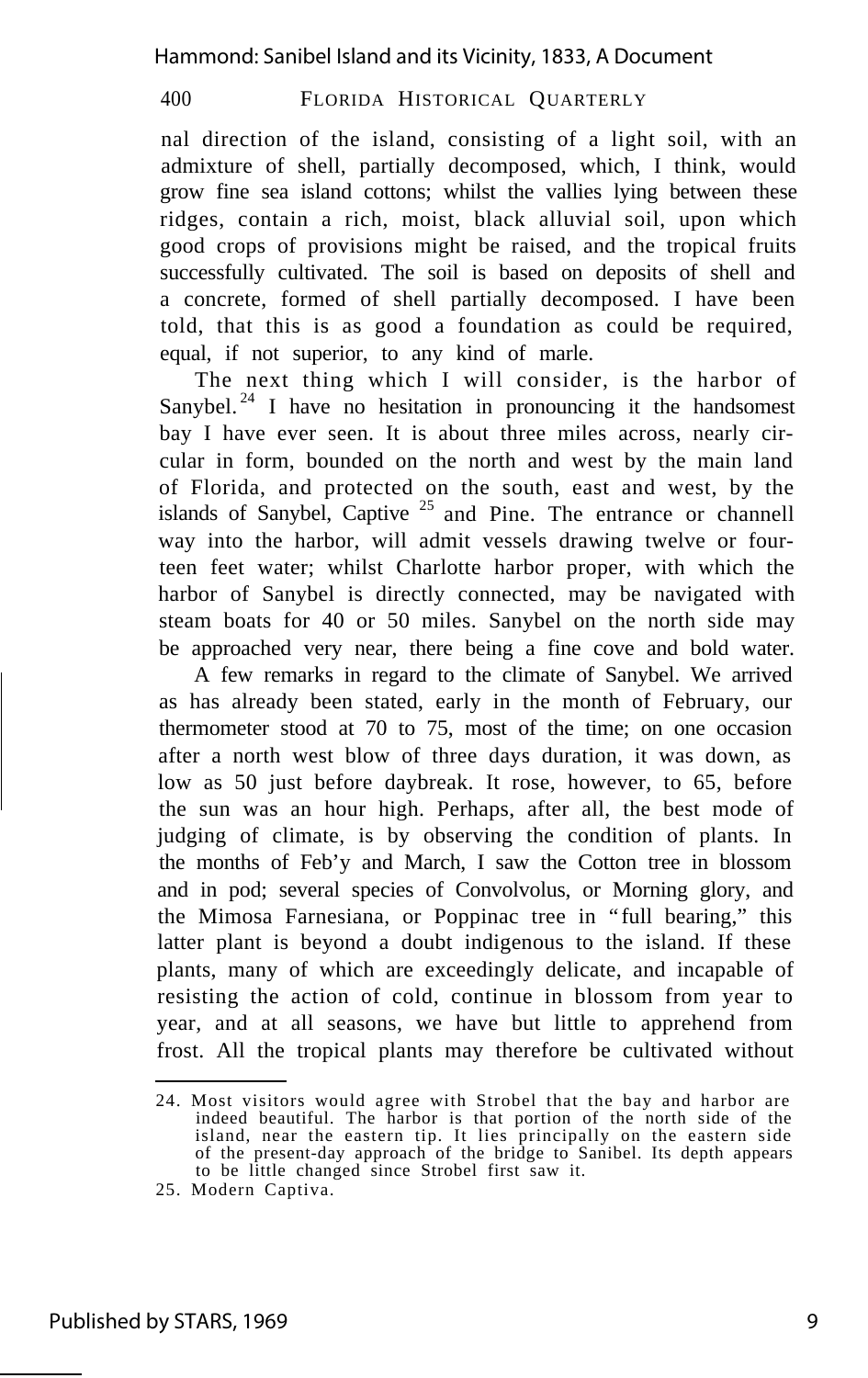difficulty, and it appears to me, that sea Island Cotton can be planted to great advantage. The Cotton tree of Florida, is not an annual plant, but bears and produces for a succession of years. It is questionable with me, whether the plant may not be several years in attaining perfection, and whether it may not produce better both as to quality and quantity, as the tree acquires age. We read of the Peruvian Cotton being cultivated in orchards and why may not the Sea Islands be treated in the same way? All that is necessary, would be a suitable soil and climate. We have such a soil and climate at Sanybel and its neighboring islands, and I am determined to make the experiment. I am well satisfied from actual observation that the Sea Island Cotton, planted on the Florida Keys will produce for three years, without a deterioration in quality. And may we not infer from analogy that so far from its becoming inferior, it is likely to improve, as the plant grows older and more vigorous. All things have however, their limitations, and the tree after having attained a certain age, must necessarily lose its vigor and power of producing.

"There is a point by nature fixed,

Whence life must downward tend."

#### No. III

There is another great advantage possessed by this climate; it is admirably adapted to the constitutions of persons laboring under affections of the lungs. In this respect it is not only unrivalled in the United States, but is an improvement of the West India climate, in as much as it is not so warm at noon, nor will it be liable to the cold winds, which sweep down the mountains of Cuba at night. The Company who have settled this island, contemplate establishing a large hotel, expressly for the accommodation of sick and transient persons. It will be provided with a skilful physician, and all of those little comforts and conveniences which are so necessary to the sick. Good horses will be kept for riding, and abundant opportunities will be afforded for sailing. A fine vessel will trade regularly between New York and Sanybel, and a smaller one to Key West. By either of these conveyances, persons desirous of trying the effects of the climate, will have frequent and cheap opportunities of getting there. These surely, are not inconsiderable advantages. Who would not prefer being in his own country, and among those who speak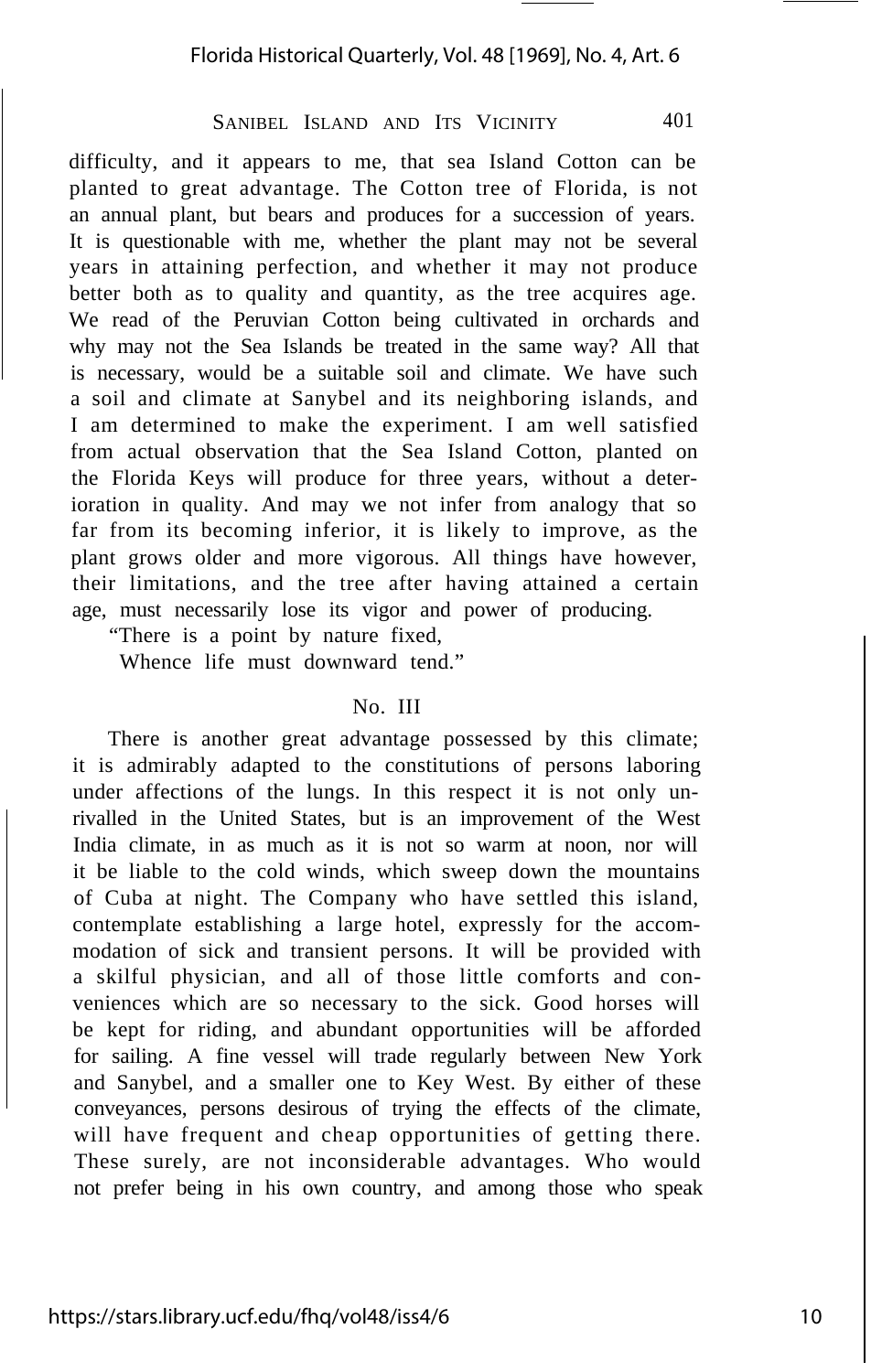Hammond: Sanibel Island and its Vicinity, 1833, A Document

402 FLORIDA HISTORICAL QUARTERLY

his own language to going over the Island of Cuba; where he must of necessity be subjected to many difficulties. It must be borne in mind too, that in a very short time, not only may every thing necessary to comfort be found there, but also all of the tropical fruits and vegetable. <sup>26</sup>

It is impossible, to speak positively of the health of the climate, but judging from appearances, I should say, that Sanybel Island must be healthy. Can we conceive of the existence of any cause of disease on a fine Sea Island, high and dry, and free from fresh water ponds, or lakes. But fortunately on this subject, we are not left entirely to conjecture. Experience so far, has been highly in its favor; of thirty or forty persons, who have been settled on the island for several months, not a single individual has been sick, and these individuals have undergone every kind of exposure, which would be likely to produce sickness. In the harbor of Sanybel, and within three miles of the Island, is a Spanish settlement, where there are probably forty or fifty persons, by them I have been assured that such a thing as fever, is unknown among them. This settlement has been in existence, for twenty-five or thirty years, the employment of the people is fishing, in the occupation they have of course to endure great exposure.

In a former number, I spoke of several Islands, which bounded the harbor of Sanybel. The first of these Islands, which I shall mention is Punta Rasa.  $27$  This is the place at which the Spanish fishery is established. It is within three miles of Sanybel, in a north and westerly direction. It is probably 5 or 6 miles long and from half a mile, to a mile in width. Some parts of it has been cultivated, the land is very good in some places, good crops of corn having been made. There are several splendid lime trees on this island, growing in great luxuriance; when I saw them they were covered with young limes. Here I also saw several cabbage stalks, which had been planted in a garden, and which

<sup>26.</sup> This is not unlike the promotional literature of a later era. There is little doubt that the speculators envisioned a well-provisioned and comfortable settlement accessible with a minimum of risk and inconvenience.

<sup>27.</sup> Punta Rassa is that spit of the mainland jutting out into San Carlos Bay just south of the mouth of the Caloosahatchee. Strobel was in error in assuming that it was an island; his sense of direction sometimes failed him. In this case, for example, Punta Rassa lies to the northeast and not the northwest of Sanibel harbor.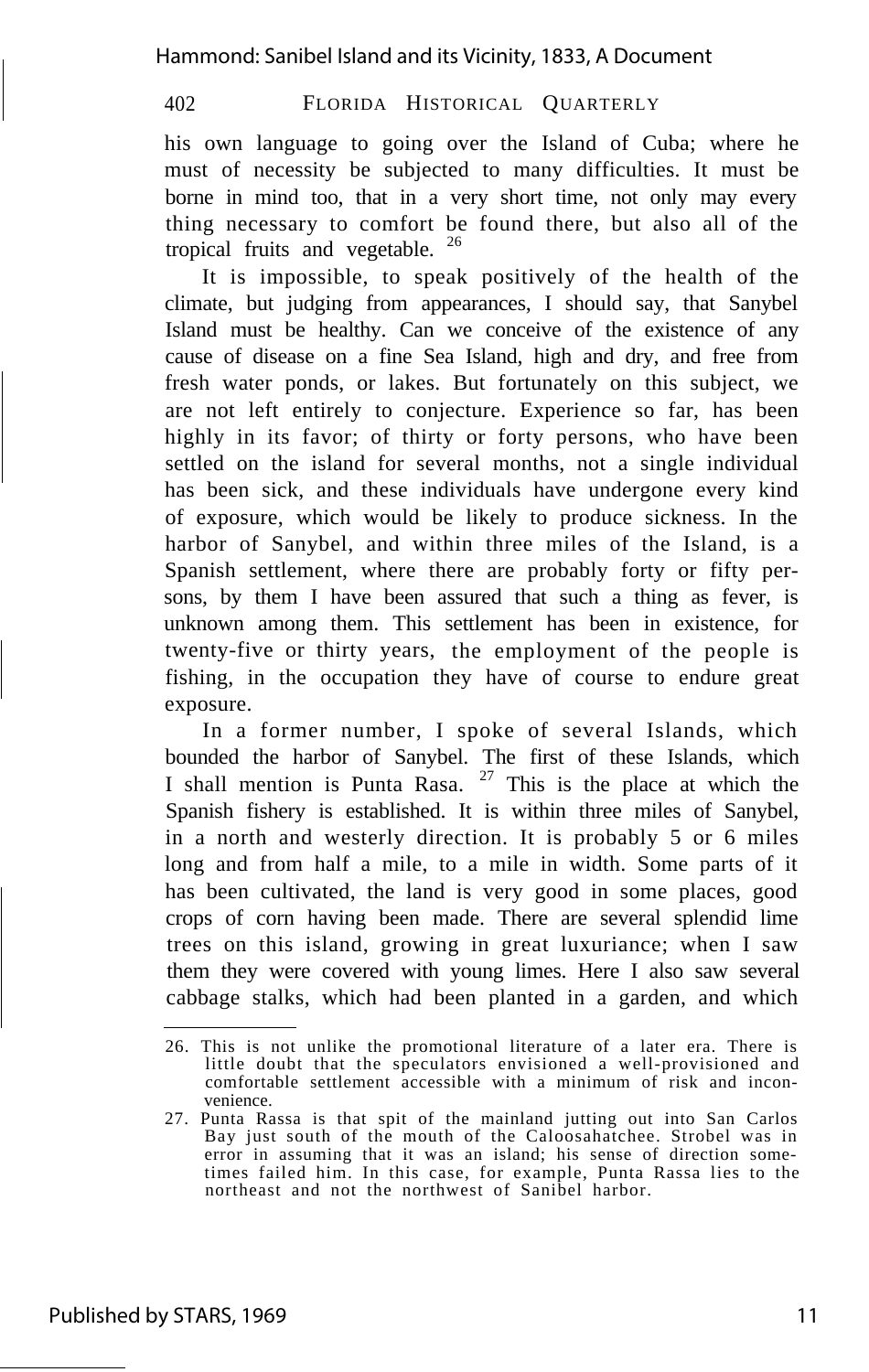had grown to the heighth of six feet, and put forth ten or twelve branches, on the end of each of which was a head of greens. Punta Rasa contains 10 to 12 houses, framed of wood, and thatched all over with palmetto leaves. The principal inhabitants are Spaniards, but by far the largest number are Indians. These Indians are employed by the Spaniards; they go out in large canoes and catch fish, on the neighboring shores; they use the seine. When the fishing season is over, they go into the country, or on the neighboring islands, and plant provisions, such as corn, sugar cane, pumpkins, sweet potatoes, &c. The Spaniards have done a great deal towards civilizing these people. They are well fed and clothed, and have been taught many little arts, which are useful; as well as the use of many comforts. Whiskey is dealt out among them very sparingly. One night, having understood that there would be an Indian Ball, and not being able to induce any one to go over with me, I went over in a fishing canoe, with several Indians who were then at Sanybel. Arrived at Punta Rasa, I received great hospitality from a Spaniard the Captain of the fishery. He invited me to his house, and set before me an excellent supper. We had a kind of pilau made of rice and fowl, a couple of wild pigeons broiled, some fried fish and vension, excellent white bread and strong coffee. After supper the Captain presented me with half a dozen splendid Spanish Segars, and we walked out. He now called up all hands for the Ball. Men, women and children soon collected by moonlight, some beat a kind of drum, others sung, and all who did not dance, made some kind of noise. At first they danced in pairs, a figure somewhat resembling the Spanish fandango. They were not very active in the use of their feet, but kept good time, and threw themselves into a number of attitudes and positions, displaying great strength and agility. Afterwards a dance (the name of which I do not recollect) was performed by women alone. Each woman was provided with pieces of leather, or deer skin, to which were appended six or eight box turtle shells, filled with a seed called Indian shot, one of these skins was fastened on to the calf of each leg with straps. After thus preparing themselves, eight or ten of them came out and formed a ring. At a given signal they all started; they went off at first with a slow, and measured pace, throwing their bodies into various attitudes; round and round they went, not a shell was rattled. At length the female, who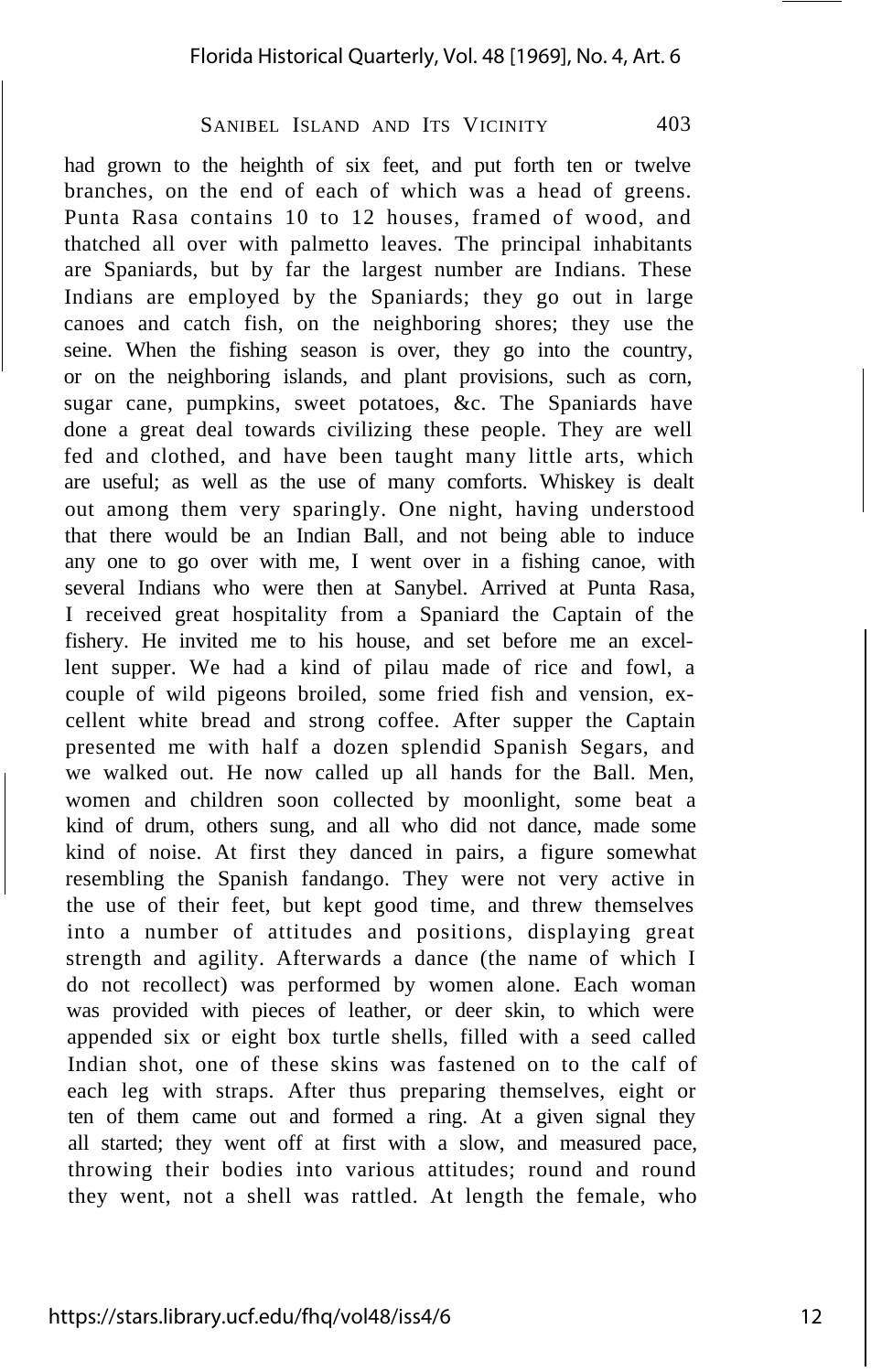appeared to take the lead, struck up and each one in turn; as she reached the same spot commenced rattling. The dance now became more animated, they jumped and capered and frisked, and rattled their shells at a tremendous and deafening rate. Gradually their speed was slackened, the dance became slower, and the rattles ceased; these evolutions were repeated several times. About 11 o'clock, they gave over, and I was conducted by the captain to a storehouse, in which a bed had been made for me. A small fire was burning with a cheerful blaze in the centre of the room. After giving me directions how to fasten the door, the captain bid me "good night," and retired. I threw more wood on the fire, fastened the door, lit my segar, and lay down on a cot. I did not get asleep for some time, my mind being occupied with the things I had seen. Here I lay, alone, unarmed, in the power of six or eight Spaniards, and twenty or thirty Indians, to whom I was an entire stranger. But I felt not the slightest apprehension-I had freely thrown myself into their power, and felt confident that the rights of hospitality would not be violated. Having smoked my segar, I fell asleep, not to dream of robbery and murder, but of "home, sweet home." In the middle of the night, I was awakened by the barking of a watch dog, when finding that my fire had burnt down, I got up, threw on some chips, and went to bed again. The ascending flame soon shed abroad its cheerful light, and I fell asleep lulled by the crackling blaze. S.

#### No. IV

I was awakened early in the morning, by the noise of the woman and children. As soon as I got up, some hot coffee was brought me. I walked down to the beach, where the women and children were receiving their days allowance, and the men were busily employed cleaning and salting down the fish, which had been taken on the preceding evening. After the fish had been put away, and the men, women and children had retired, I observed several strange looking birds, in a flock of turkey buzzards, devouring the fish entrails which had been left on the beach. I approached near enough to observe them, when they flew up and lit on a tree. I went up to the Captains house, borrowed his gun, and at one shot, brought down two of them. They were entirely new to me, something "between hawk and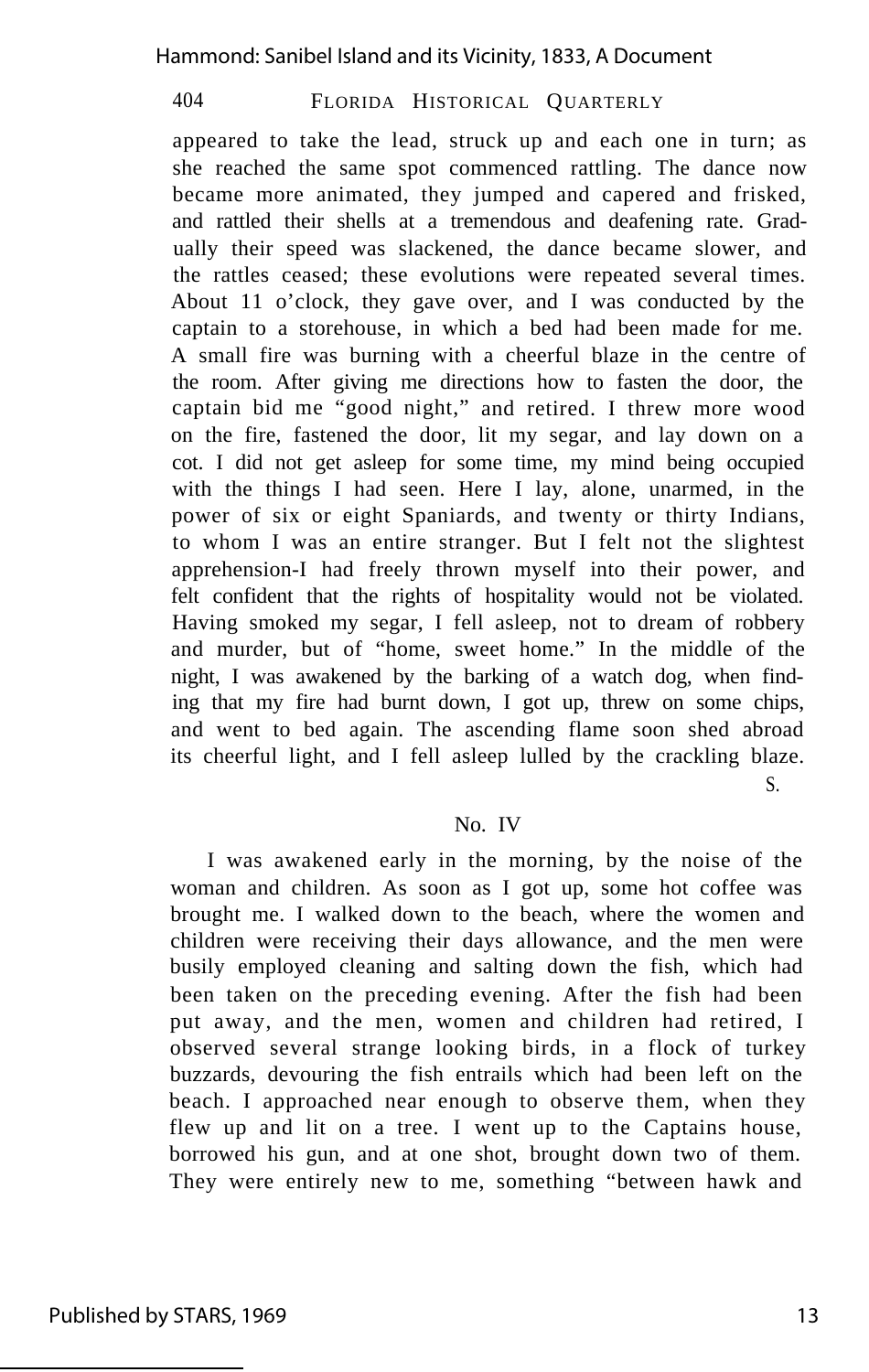buzzard." I skinned these birds, and brought them on with me, and have since discovered, that they are the new buzzard first discovered in the United States, and described and drawn by Mr. Audubon. <sup>28</sup> He only procured one specimen, near St. Augustine. I returned to Sanybel about nine o'clock this day.

The next place which I visited was Captive Island, <sup>29</sup> which is separated from Sanybel by a small channell. We were induced to land here in consequence of seeing several wild hogs running along the beach. After a hunt of an hour, or more, in which we were unsuccessful; it being near sundown, we determined to camp for the night. Our tent was pitched, and fires made. We were now joined by another exploring party. We all sat down around our fire, and chatted away very pleasantly until bed time, when we retired. On our expeditions, we always kept our guns loaded for fear of wild beasts, this night they were all placed as usual in the corner of the tent. The fire was left burning, and the cooking utensils around it. A little before day light, I happened to wake and heard a hog, rooting, and turning over our pots and pans. I rose without saying a word to the rest of the party, took up a double barrelled gun, and stepped to the door, there was sufficient light to enable me to see a large hog at about twenty paces, I blazed away, to the great astonishment of my companions who were awakened by the report of the gun; and the grunting of the hog. He did not travel far, we found him 40 or 50 yards from the spot where he stood when I fired. Having no utensil large enough to scald him, we hung him up and skinned him. He must have weighed 150 pounds. While breakfast was preparing, we walked out and examined the Island. We saw considerable quantities of good land, the character of it being similar to that of Sanybel Island. A beautiful little cove or harbor is formed in this island by an indentation of the sea. During our walk, we saw a drove of at least twenty hogs, of all sizes, and discovered a palmetto house, around which was the remnant of a garden, indicated by a few stalks of corn, and several pumpkin vines. This accounts for our finding wild hogs

<sup>28.</sup> This was the Caracara Eagle, or *Polyborus cheriway auduboni.*

<sup>29.</sup> Captive Island, or Captiva, a thin strip of land running generally north and south, lies immediately north of Sanibel. It is bounded on the east by Pine Island Sound and on the west by the Gulf of Mexico. It is separated from Sanibel by Blind Pass.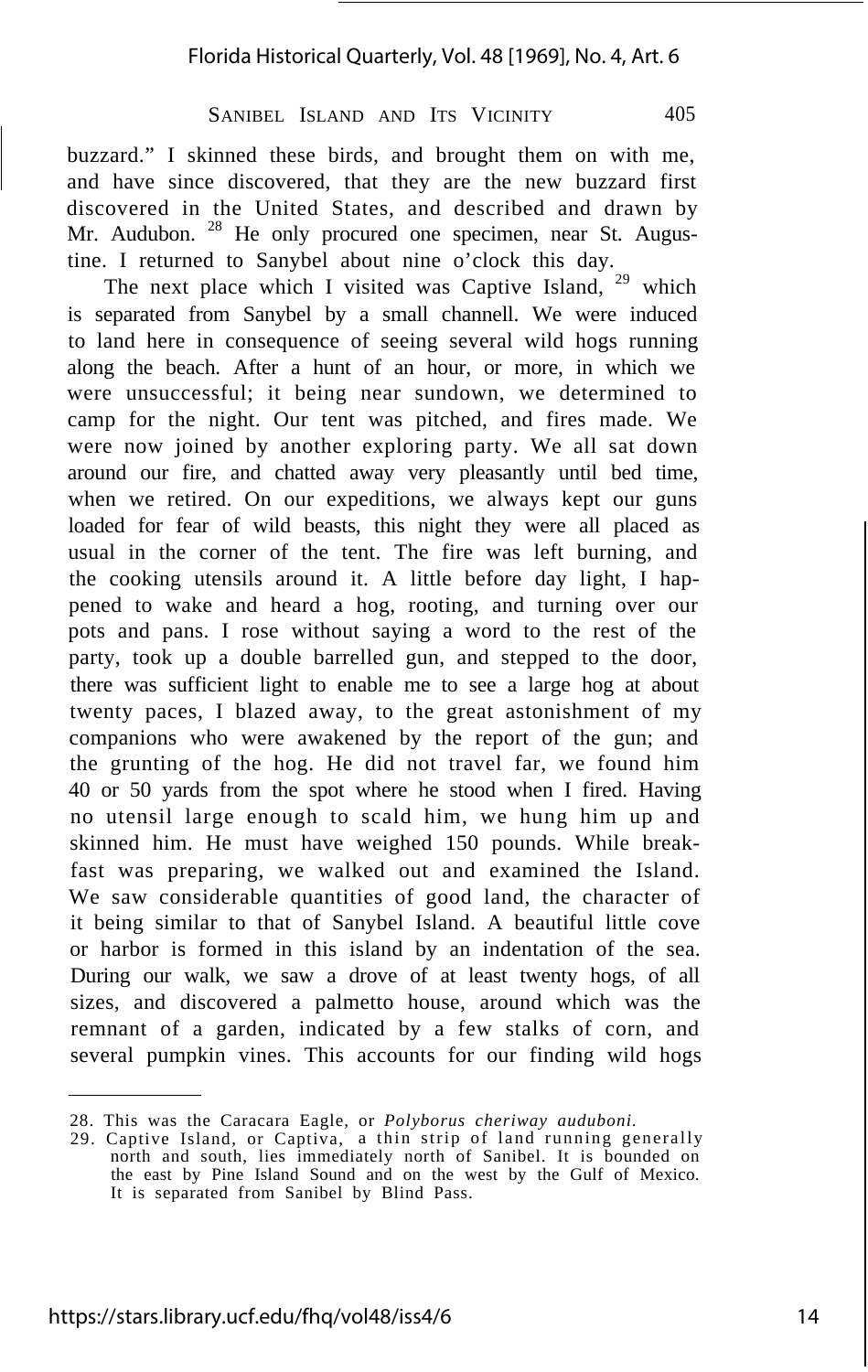on this island; they were originally brought there by some individual, a former inhabitant.

From Captive, we passed on to several other islands, of which I have not a sufficient recollection, to speak with any degree of certainty.-A number of gentlemen went ashore at Bocca Grande Island,  $30$  and came back with a report, that they had seen some fine land. From Bocca Grande we went to Caldez Island <sup>31</sup> another Fishery was established here, under the superintendence of an old Spaniard, by the name of Caldez.  $32$  This man, I am told, is hard upon 90 years of age; he is a hale, hearty, and active man; he informed me, that he had been living here, for nearly fifty years. I went with him to see his trees; among them was a cocoa nut, twenty one or two years old, and several orange trees, twenty five years of age, which he had planted with his own hands.

The establishment here is very similar to the one at Punta Rasa. An Inspector of the Revenue resides on this Island; his house is situated on a high bluff, from 40 to 50 feet above the level of the sea, in a very commanding position. We were well entertained, and remained the best part of a day here; this is a very small Island. S.

<sup>30.</sup> There is little doubt that the Boca Grande Island of Strobel's account is La Costa Island of the present-day.

<sup>31.</sup> Caldez Island appears on the John Lee Williams map of 1837 as Toampe or Caldes Island, but on no maps of later date is it so designated. Its location, as fixed by Strobel, at five miles south of Boca Grande and twenty-five miles from Punta Rassa, makes it almost certain to be present day Useppa. Besides, Strobel's description of its contours and elevation-a high bluff, "from 40 to 50 feet above the level of the sea"-allowing for some erosion in the course of a hundred and thirty-three years, fits Useppa, whose highest elevation is about twenty-seven feet. No other site in the vicinity is quite so high. One other piece of evidence supports this identity: The Christian name of Caldes was Jose (or Hose, as it appears in the 1830 census). When the island appears in the 1870 census it bears the name Guiseppe, the Italian form of Joseph, and one of its two inhabitants was Frank Virgilio, born in Italy. It is likely that Virgilio, aware of its previous occupancy by Jose Caldes, gave it the name Guiseppe, or Joseph's Island, which in time corrupted into Useppa. The legend that the name derives from Josefa Inex de Mayorga, daughter of a viceroy of Mexico, who was murdered by Gasparilla when she resisted his attempts at love making, should perhaps not be totally discounted. See Jack Beater, *Pirates and Buried Treasure on the Florida Islands* (St. Petersburg, 1964), 73.

<sup>32.</sup> Hose Caldes was one of the notable characters of southwest Florida during these years. He is listed in the 1830 Monroe County census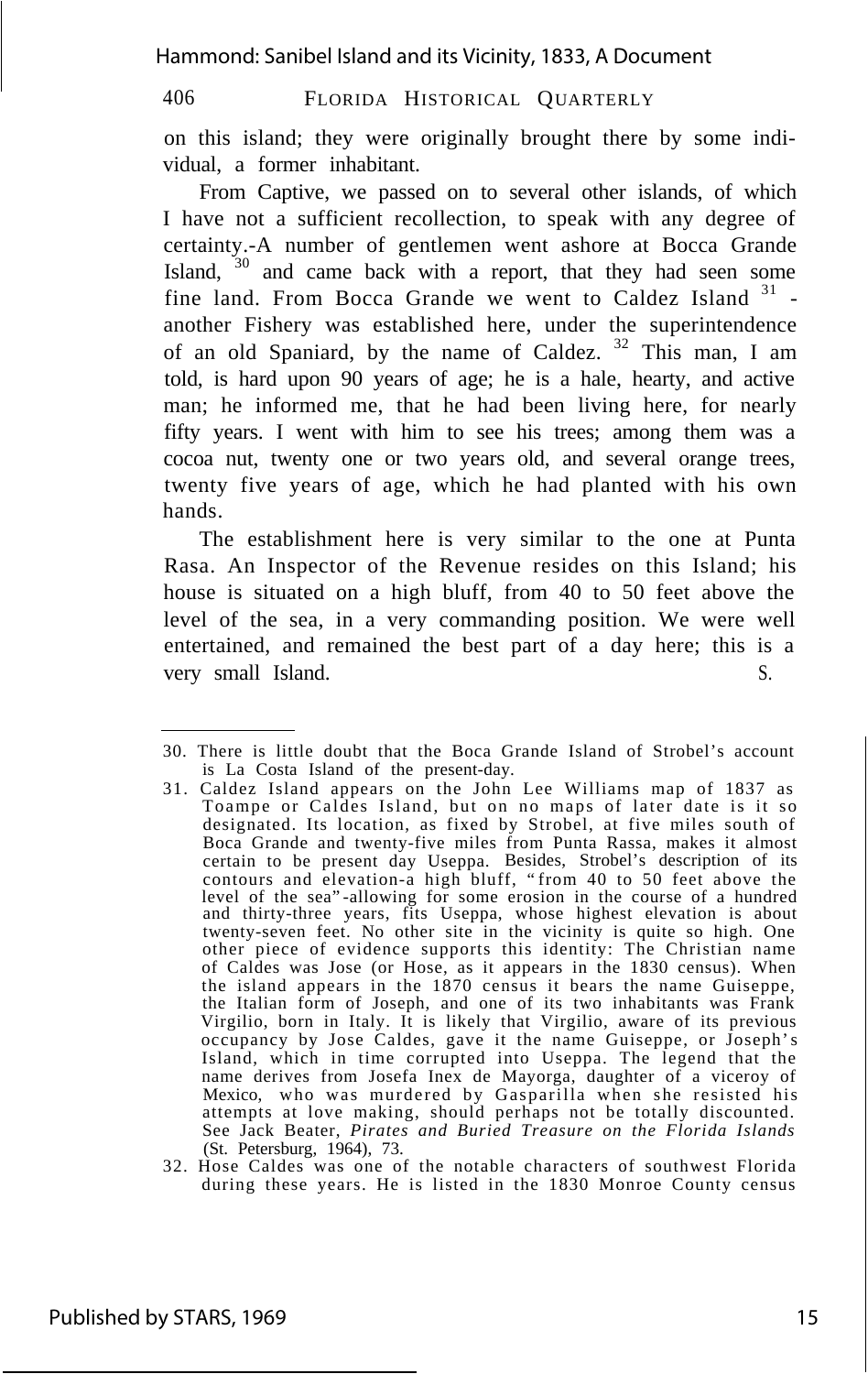#### No. V

I propose now to offer a few remarks on the resources of this Island. There is no doubt that a town will be established here, <sup>33</sup> and in process of time, a port of entry. Sanybel, containing as it does about 10,000 acres of arable land, will, if cultivated, yield a very considerable amount of produce. Gardens and orchards of tropical fruits planted here, will produce a very handsome income to proprietors. There will be no difficulty in finding a market for everything which can be raised. New Orleans, one of the most distant ports to the westward, is not more than three days sail from Sanybel; whilst we have Mobile, St. Marks, Apalachicola, and Pensacola lying still nearer; these places will be able to consume more than Sanybel can export for twenty years to come. By many it has been objected to Sanybel that it is so far from the Atlantic Coast as to render it difficult to get to a market, that objection is at once removed. Let any one who is disposed to satisfy himself, look at any chart of the Gulf of Mexico, and he will discover that Sanybel can never want for a mart. The crops from all of the neighboring islands, from Charlotte Harbor must of necessity pass through this place, and these islands are not inconsiderable, either in respect to their number or the quantity of good land which they contain. But after all, the prospect of Sanybel becoming a town of importance, will materially depend on the success of the settlement of the main land. Let me be distinctly understood. I am well satisfied, that any man who settles on Sanybel or the neighboring Islands, must do well. Nature has been very bountiful to this section of country, in providing the means of living. The waters abound with the finest fish in the world. To give some idea of the profusion, I will barely state, that two large canoe loads is the

in the sixty-seventy age bracket, and could probably not claim the "hard upon 90 years" which Strobel accorded him. He was a person of great interest to William A. Whitehead, who thought that Caldes had visited Charlotte Harbor as early as 1776. Peters, "Reminiscences," 34-38. See also Williams, *Territory of Florida,* 33, 294.

<sup>33.</sup> The land company lost no time in providing the legal bases for their settlement. Within about two weeks after the arrival of the settlers, the Florida legislature passed an act (February 17, 1833) incorporating the towns of Sanibel and Murray. The latter never materialized. *Acts of the Legislative Council of the Territory of Florida, 1833,* No. 55, 119.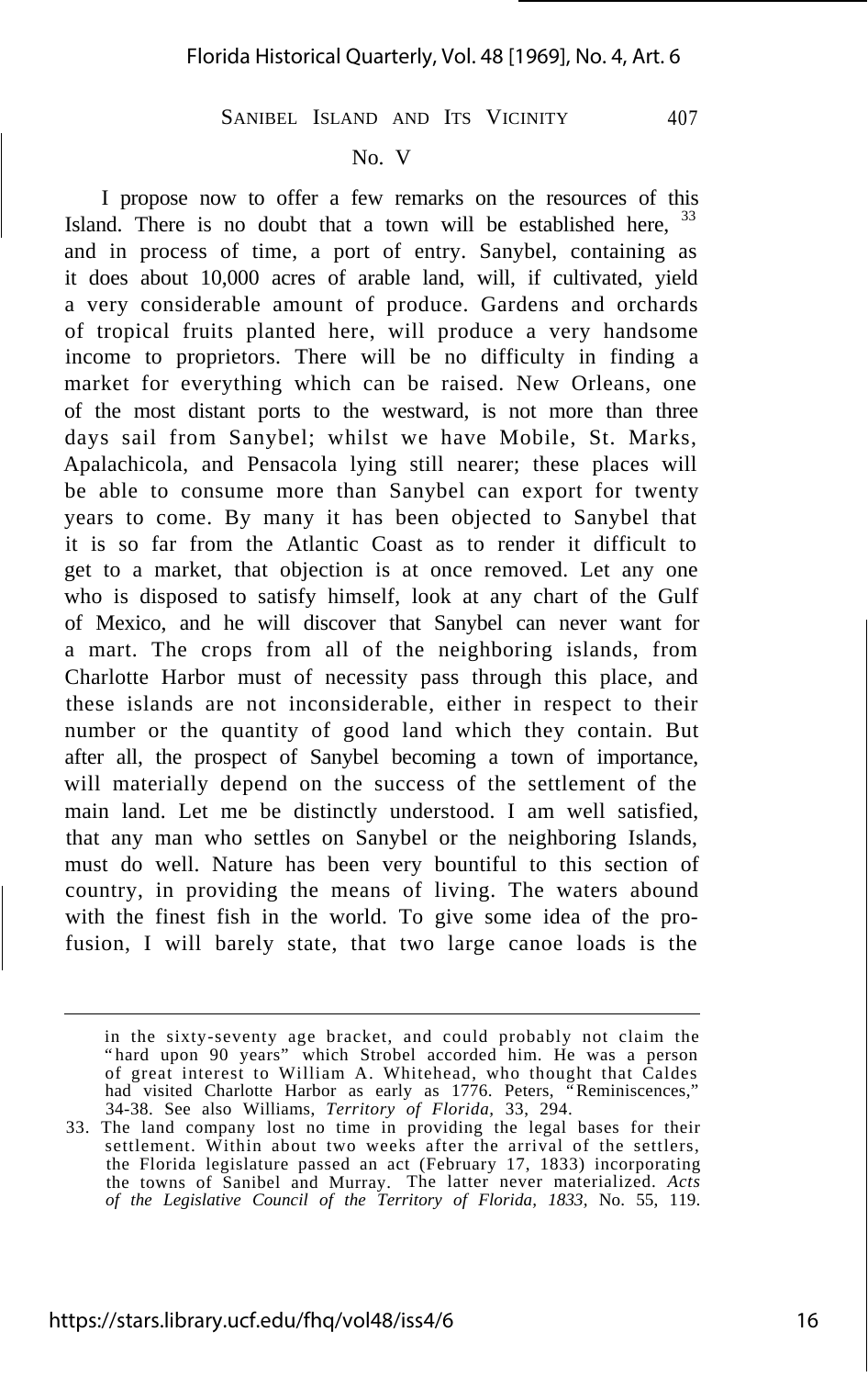quantity usually taken at every tide, by eight or ten men employed at the Spanish Fishery. I attended one day the hauling of a seine on Sanybel beach. The seine was only 22 fathoms in length, and yet at a single haul we took *one hundred and fifteen sheep head,* and *sixty odd* fish of other kinds. Various doubts arose as to the quantity which we had taken, and in order to be certain of the number, I had them counted as they were thrown ashore. Within three or four miles of Sanybel, are some fine banks of oysters, as good as any I have ever eaten, and a man might in three or four hours supply himself with as many as he could eat in a week. Clams of the finest description and very large are found all along the coast. At proper seasons immense quantities of green turtle come ashore to deposit their eggs on the Keys. A planter by devoting three or four weeks to that object, might take and salt as much fish as would feed his people all the year round, besides which he would enjoy the facility of procuring fresh provisions of various descriptions. Venison, wild ducks and turkeys, curlews, flamingos, etc. may be had with very little trouble. I have bought as fine a haunch of Venison as I ever saw, for *twenty-five cents,* and a whole deer for *one dollar.* A man who possesses these facilities of living must do well, but in order that Sanybel may become a town of importance, the contemplated settlement on the main land, must prove successful. I have already stated, that the company had relinquished their grant on the main bordering on the Sanybel River,  $34$  in hopes of selecting a more favorable location. As far as I have seen of this River, I think they have acted wisely, and will briefly state my reasons for entertaining that opinion. The good land on the banks of the Sanybel River commences in a very narrow belt near the mouth of the river, but it is supposed that the land widens as you progress upwards, and becomes at the head of the river, an immense prairie, the soil of which is good. The conditions on which the company purchased their land, was, that they should take twenty one miles in length, by five in depth on the banks of the river. The selection having been made too near the mouth of the river, would have given to each individual, a very small proportion of good land, as the depth from the river was very inconsiderable. Their present

<sup>34.</sup> The Caloosahatchee.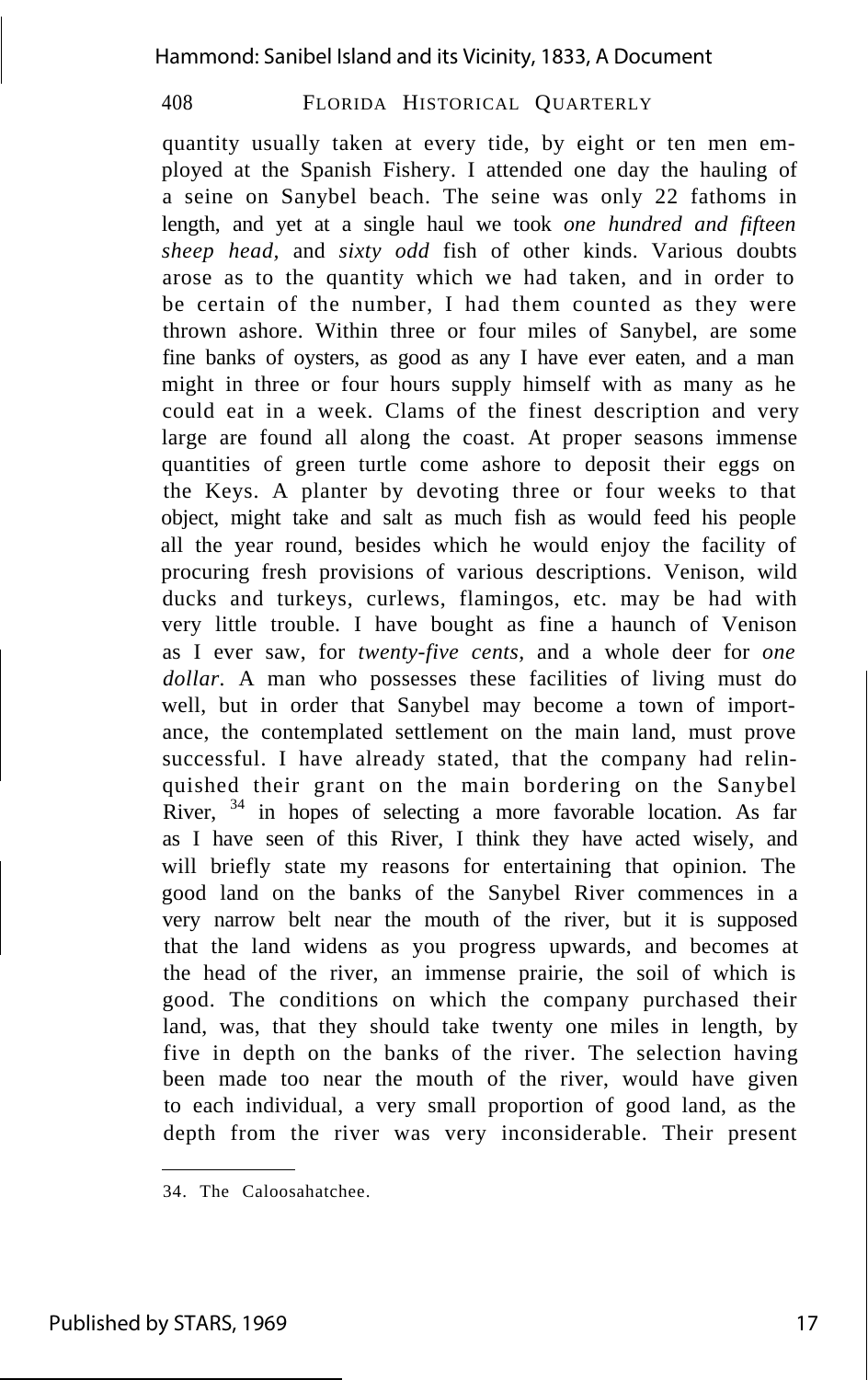object is to move higher up the river, so as to secure a large quantity of good land on the river. Now although the position first chosen, did not (for the reasons stated) exactly suit their purposes, it will answer well for individuals who are desirous of planting on a small scale. I have seen some tracts of very fine land on the Sanybel river low down, but it is of limited extent, any man, however, desirous of purchasing from one to three hundred acres, might select it, to suit himself. And there will be this great advantage in his location; the Company being settled high up the river, and intending to run a steam boat, those low down, who may have but a small quantity of produce will enjoy every facility of transporting their crops to market possessed by the Company; which they would not perhaps have done, had the Company settled lower down, and they be compelled to locate at the head of the river.

There is one other river which I shall mention, the Mayocca. <sup>35</sup> This river empties into Charlotte Harbor, about 20 miles from Sanybel. The land is heavily wooded on both sides; the growth consists of live oak, hickory, cypress, cabbage palmetto, &c. Most of the land is low and will require draining. I think that fine rice fields might be made here, and good sugar grown.-The water of these rivers is fresh, and excellent to drink. But little is known, however, in respect to land adjacent to these rivers, the country having never been explored. It is my determination when I return to explore them thoroughly, and whatever may be the result of my observations, I will make them known to the public.

I have thus briefly stated what information I possess in regard to this section of country. It is neither my intention, or desire, to persuade any man to go out there. I have simply laid before the public the little knowledge which I have of what I hope will one day become a highly interesting portion of our

<sup>35.</sup> Williams' 1837 map indicates three major rivers flowing into Charlotte Harbor. They are, from south to north, the Mecaco, the Tolopchopko or Peace, and the Asternal. The Peace is still so designated today; the Asternal is apparently the Myakka River; but the Mecaco, thought by Williams to originate in Lake Mecaco (now the Okeechobee), does not appear on modern maps, nor is there any stream of major proportions between the Peace and the Caloosahatchee. One must conclude that a marshy area near what is today the boundary between Lee and Charlotte counties was mistaken by early explorers for a river. The mouth of the Myakka is considerably more than twenty miles from Sanibel.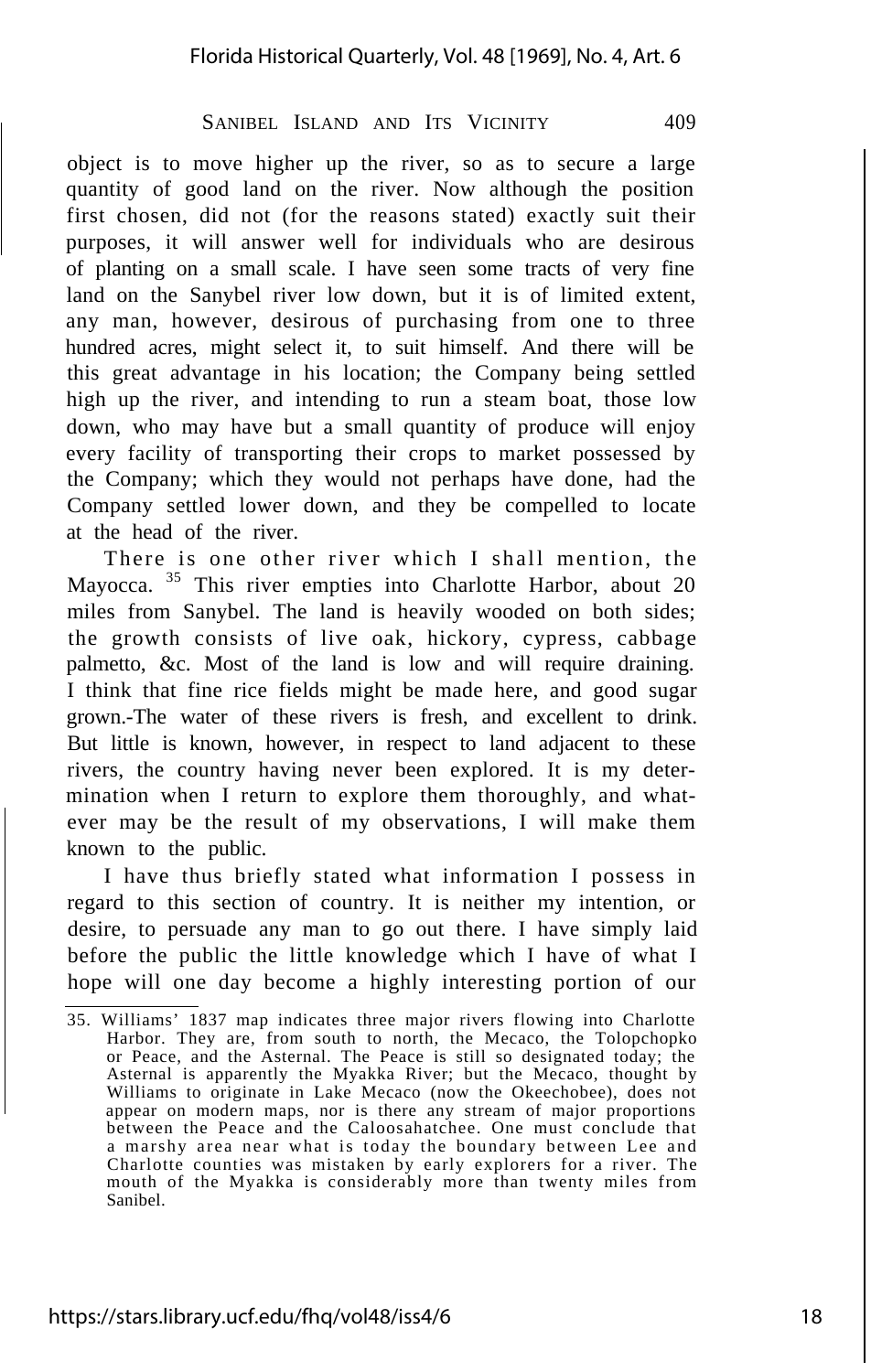country. I would advise every man who feels disposed to change of residence, before doing so, to go and look at the country for himself. We have heard so many tales, and read so many highly colored accounts of the wonderful resources of new countries, that the public have lost their relish for the plain, substantial, wholesome truth. In order therefore to induce men, to "tempt the main," in search of a new residence, it must be represented as an "El dorado." Such is not the design of this Company, or the gentlemen connected with it. Most of them are going out to settle, themselves, and hope to satisfy the public by their experiments, and the crops which they make, that theirs is not a visionary scheme, or idle speculation. There are 30 or 40 persons now at Sanybel, to whom will be added seventy or eighty more in the course of the fall.

#### **EPILOGUE**

The dream of a flourishing Sanibel did not materialize. Its remoteness from other settlements, the rigors of digging a living from its soil, and perhaps the abundance of mosquitoes were factors in its failure. But far more important, the ever-increasing hostility of the vexed and beleaguered Indians, which gradually deteriorated into the Second Seminole War, rendered life on the islands perilous. The early efforts to "make a go of it" were serious and diligent. In December 1833, thirteen citizens of Sanibel petitioned the secretary of the treasury to construct a lighthouse on Sanibel, hoping to make their coast safer and more attractive to shippers plying the Gulf.<sup>36</sup> But one hears little more about their venture. John Lee Williams wrote: "A Company from New-York, in the winter of 1833, surveyed a town at the S. E. end of the island. One elegant house was built and several smaller ones, but at this time, 1837, it is nearly deserted." <sup>37</sup> A short while earlier, Navy Lieutenant Levin M. Powell and a small exploring party had anchored their craft in Sanibel harbor. His report on the expedition includes the following statement: "All the old 'Ranchos' were visited, but they had been abandoned, and for the most part destroyed during the last season."

<sup>36.</sup> Clarence E. Carter (ed.), *The Territorial Papers of the United States; Florida Territory,* 26 vols. (Washington, 1956-1962), XXIV, 930.

<sup>37.</sup> Williams, *Territory of Florida,* 32.